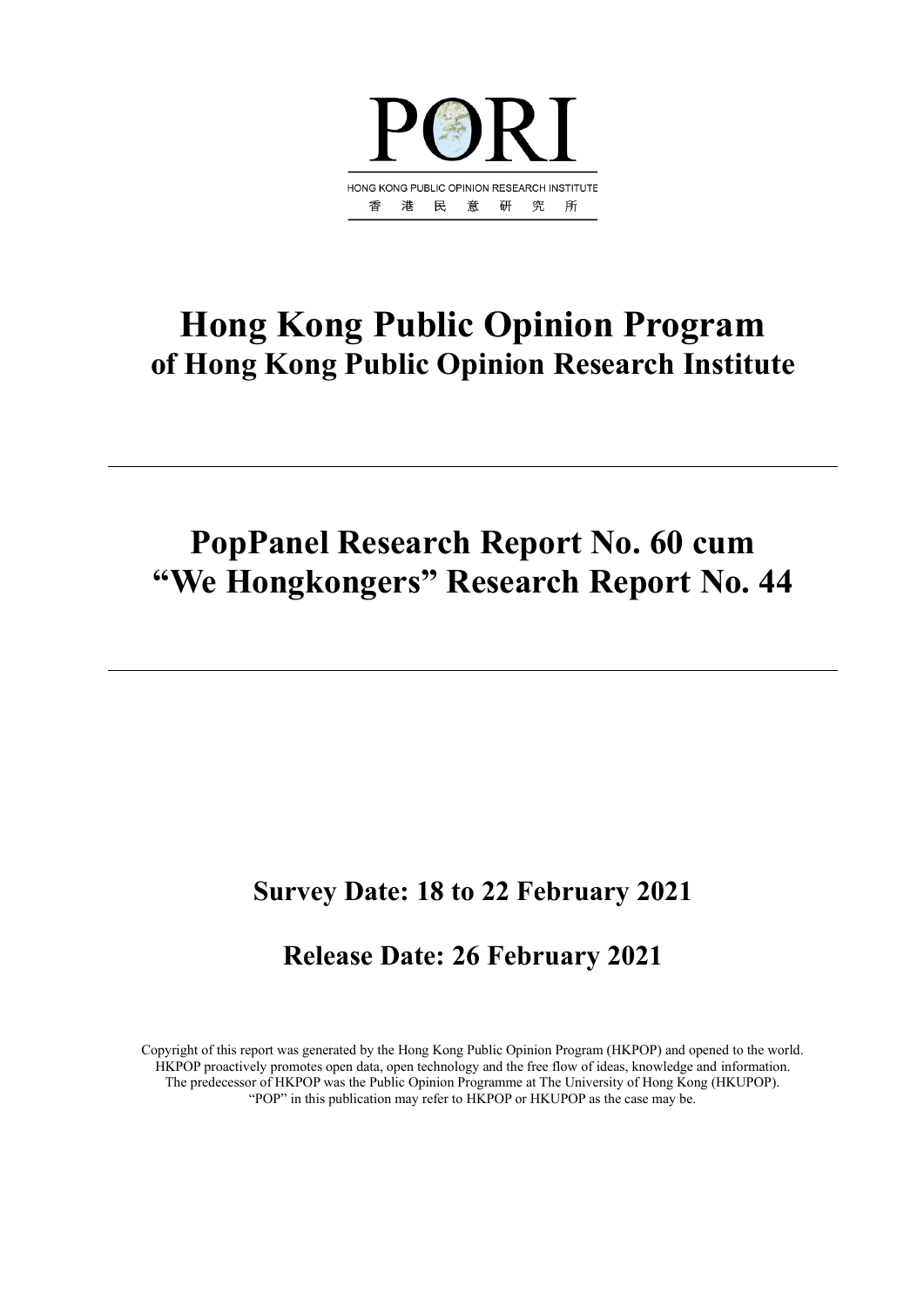# **Research Background**

"We Hongkongers" is an initiative advocated by Hong Kong Public Opinion Program (HKPOP) of Hong Kong Public Opinion Research Institute (HKPORI), with the support of many members of the civic society. With reference to the petition website "We the People" hosted by the White House of the United States, "We Hongkongers" aims to reflect public sentiment by conducting scientific research on any issues raised by Hong Kong citizens: https://www.pori.hk/wehongkongers\_factsheet\_20191017\_chi.

"We Hongkongers" Project officially started on 17 October 2019, in the form of intensive rolling surveys. A total of 12 reports were published as of December 23, 2019. In mid-May 2020, in response to the rapid changes in Hong Kong's political and public sentiment, HKPOP redeveloped the "We Hongkongers" Project. Coupled with the rapid development of the "HKPOP Panel" established by PORI in July 2019, PORI decided to launch the "We Hongkongers Panel Survey" to further strengthen interaction with the public and as well as collect and analyze public opinion and there are 29 reports in total. In January 2021, PORI redeveloped the "We Hongkongers" Project again to strengthen the cooperation with non-governmental organizations, civil society organizations, concern groups and professional organizations, and the results will be released in the form of mini-forums to initiate policy discussions.

This report also represents Report No. 60 under HKPOP Panel survey series, as well as Report No. 44 under the "We Hongkongers" Project Series. The research is co-organized with the Election Observation Project namely "Election Observation Project Survey, February 2021". Question topics include the change of freedom of press in Hong Kong after the enactment of the National Security Law, whether exempt searches from restrictions if they are for journalism or research, and the fairness of the LegCo Election to be held in September this year.

HKPOP sent out emails to all panel members at the beginning of the survey, inviting them to fill in the questionnaire at the designated online platform. Members were allowed to make repeated submissions, while only the last submission of each individual member would be used for analysis.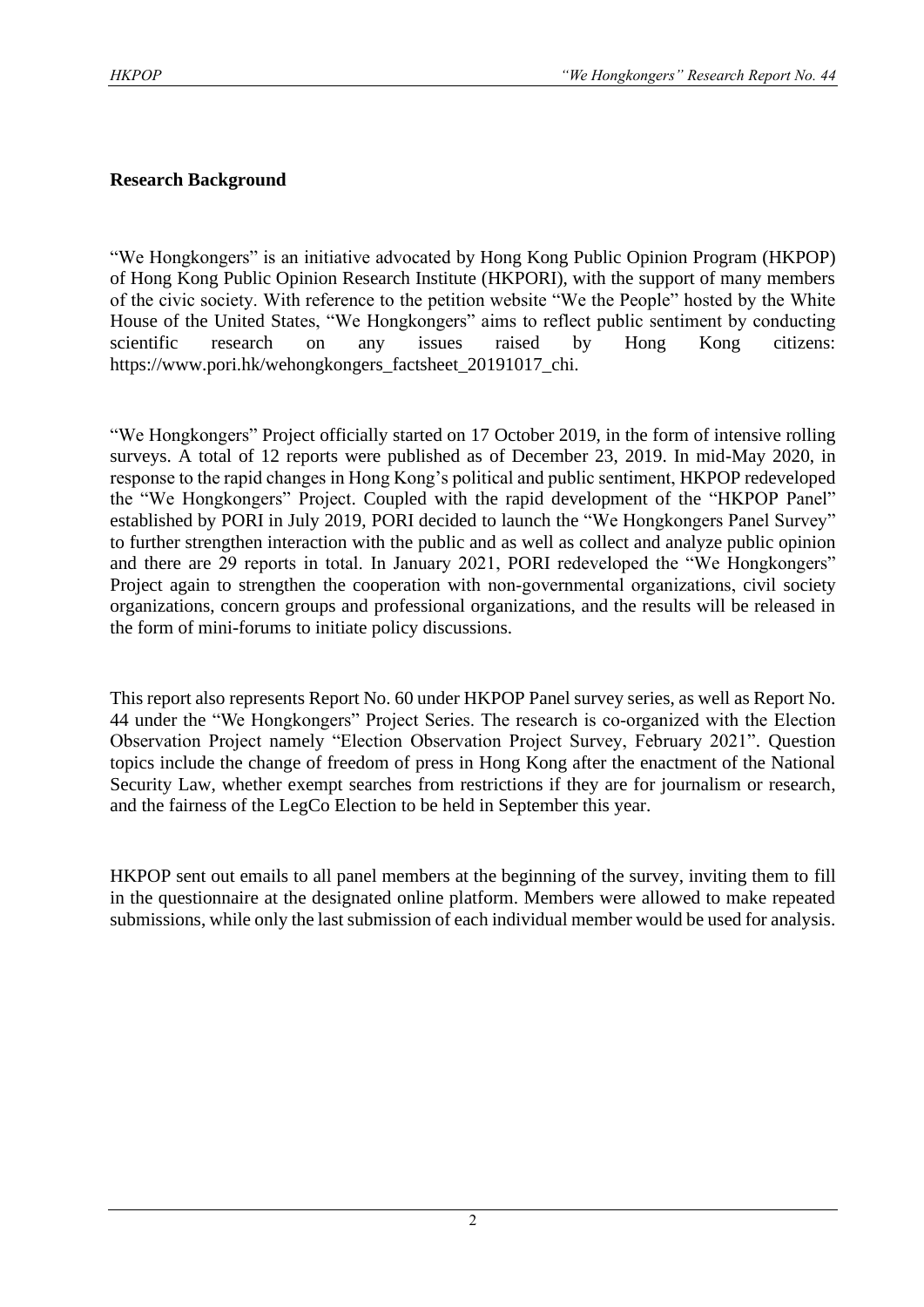# **Contact Information**

Herewith the contact information of the "We Hongkongers" Panel Survey:

|  |  | <b>Table 1: Detailed Contact Information</b> |
|--|--|----------------------------------------------|
|  |  |                                              |

| Survey method        | Online survey                                                                                                                                                                                                                                                                                                                                                                                                                                                           |
|----------------------|-------------------------------------------------------------------------------------------------------------------------------------------------------------------------------------------------------------------------------------------------------------------------------------------------------------------------------------------------------------------------------------------------------------------------------------------------------------------------|
| Target population    | HKPOP Panel samples, namely Hong Kong People Representative<br>Panel (Probability-based Panel) and Hong Kong People Volunteer<br>Panel (Non-probability-based Panel)                                                                                                                                                                                                                                                                                                    |
| Weighting method     | The figures are rim-weighted according to 1) gender-age distribution,<br>educational attainment (highest level attended) distribution, economic<br>activity status distribution of Hong Kong population and by District<br>Councils population figures from Census and Statistics Department; 2)<br>Voting results of District Councils Election from Registration and<br>Electoral Office; 3) rating distribution of Chief Executive from regular<br>tracking surveys. |
| Date of survey       | February 18, 10am - February 22, 3pm                                                                                                                                                                                                                                                                                                                                                                                                                                    |
| Total sample size    | 6,258                                                                                                                                                                                                                                                                                                                                                                                                                                                                   |
| Response rate        | 6.5%                                                                                                                                                                                                                                                                                                                                                                                                                                                                    |
| Sampling error $[1]$ | Sampling error of percentages at $+/-1\%$ at 95% confidence level                                                                                                                                                                                                                                                                                                                                                                                                       |

[1] All error figures in this release are calculated at 95% confidence level. "95% confidence level" means that if we were to repeat a certain survey 100 times with different random samples, we would expect 95 times having the population parameter within the respective error margins calculated. Because of sampling errors, when quoting percentages, journalists should refrain from reporting decimal places, whereas one decimal place can be used when quoting rating figures.

# **PopPanel Composition**

Regarding data collection, survey data from both the Hong Kong People Representative Panel and Hong Kong People Volunteer Panel were collected in the form of online questionnaire.

Among them, the Hong Kong People Representative Panel comes from members of the "HKPOP Panel" recruited in regular random telephone surveys. HKPOP uses "HKPOP Panel" as a framework for conducting surveys for different research projects, any eligible family member in the household may be invited to participate in a specific research.

Meanwhile, members of the Hong Kong People Volunteer Panel are recruited online. Citizens only need to self-register in HKPORI website to participate in online questionnaires.

All panel data collected will be adjusted using rim-weighting, to minimize the effects of selfselection bias or participation bias. Details are documented in the Weighting Procedure section.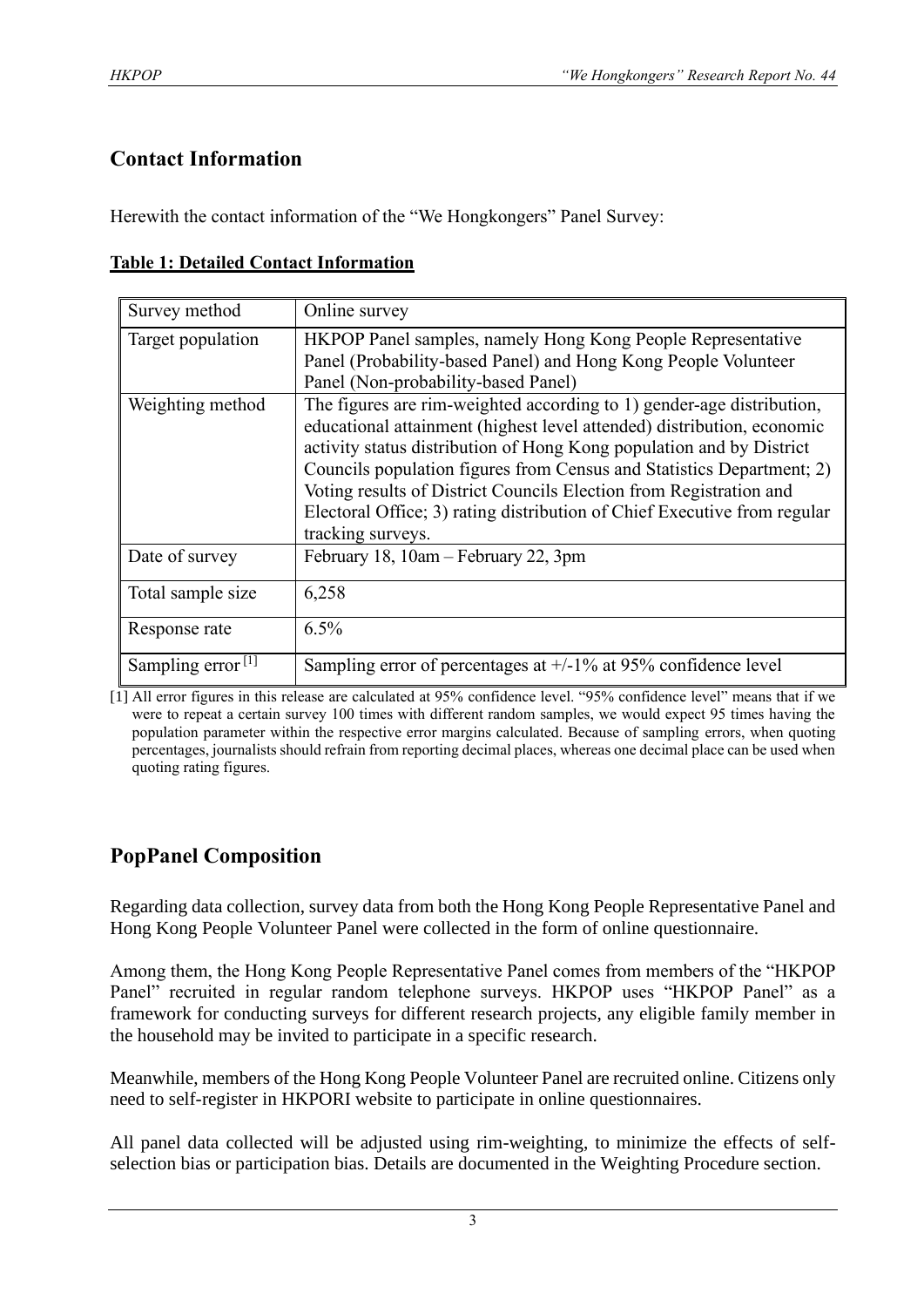.

# **Response Rate**

HKPOP adopts a set of contact definition in compliance with most international standards. Historically, the social research community in Hong Kong has developed its own set of contact rates, cooperation rates, response rates, and so on. HKPOP normally reports the "success rate" for online surveys.

The calculation of the success rates in this study refers to the following tables.

# **Table 2: Calculation of success rate of the HKPOP Panel (by HKPOP definition)**

| Success rate |                                                         |          |
|--------------|---------------------------------------------------------|----------|
|              | Successful cases                                        |          |
|              | Panel size of the Hong Kong People Representative Panel | x 100.0% |
| 6,258        | $\rm x\;100.0\%$                                        |          |
| 95,916       |                                                         |          |
| $6.5\%$      |                                                         |          |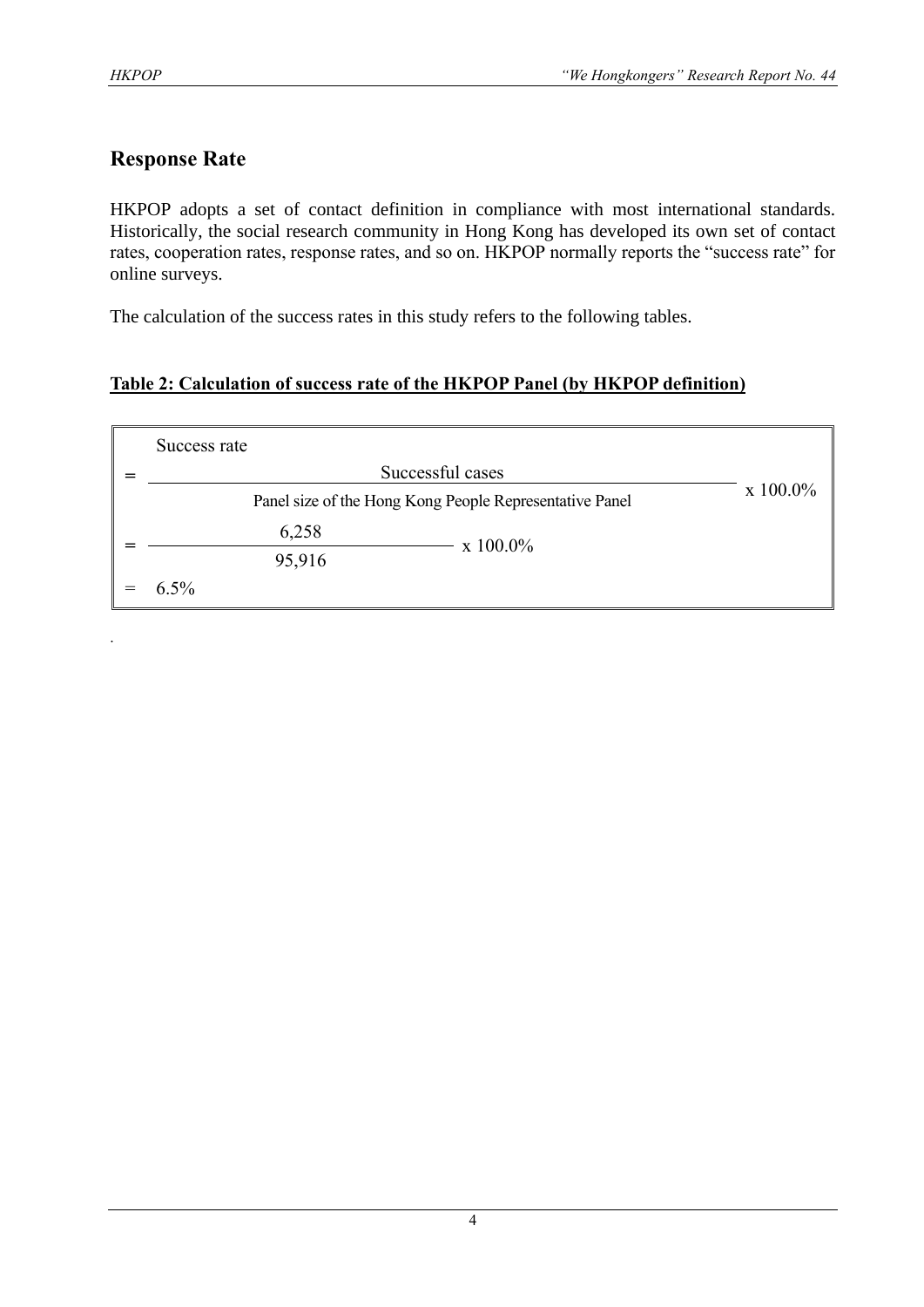# **Weighting Procedure**

HKPOP has continuously adopted and enhanced its weighting method over the past few decades. For this survey, HKPOP adopts a "2 by 5 by 2 by 4 by 18 by 3 by 13" weighting procedure involving seven variables, namely, gender, age, educational attainment, economic activity status, district (18 cells), voting record (3 cells) and rating of Chief Executive (13 cells). Basically, the raw data of practically all random telephone surveys conducted by HKPOP are rim-weighted by the figures obtained from the Hong Kong Census and Statistics Department and/or Registration and Electoral Office so that the marginal distribution of the sample in terms of gender, age, educational attainment and economic activity status would match with that of the general population figures from the Hong Kong Census and Statistics Department. The marginal distribution of the sample in terms of district and voting record would match that of the general population figures from the Hong Kong Census and Statistics Department and/or Registration and Electoral Office. The marginal distribution of the sample in terms of "rating of Chief Executive" would match that of the general population in HKPOP's regular tracking surveys. This rimweighting method (sometimes called raking) is found to be the most practicable method in processing HKPOP's survey data.

Specifically, the gender and age groupings used for weighting are as follows:

- Male 12-29
- Male 30-39
- Male 40-49
- Male 50-59
- Male 60 or above
- Female 12-29
- Female 30-39
- Female  $40-49$
- Female 50-59
- Female 60 or above

The educational attainments used for weighting are as follows:

- Secondary or below
- Tertiary or above

The economic activity statuses used for weighting are as follows:

- Working population / Others
- Home-makers / Housewives
- Students
- Retired person

The districts used for weighting are as follows:

- Central and Western
- Wan Chai
- Eastern
- Southern
- Yau Tsim Mong
- Sham Shui Po
- Kowloon City
- Wong Tai Sin
- Kwun Tong
- Tsuen Wan
- Tuen Mun
- Yuen Long
- North
- Tai Po
- Sai Kung
- Sha Tin
- Kwai Tsing
- Islands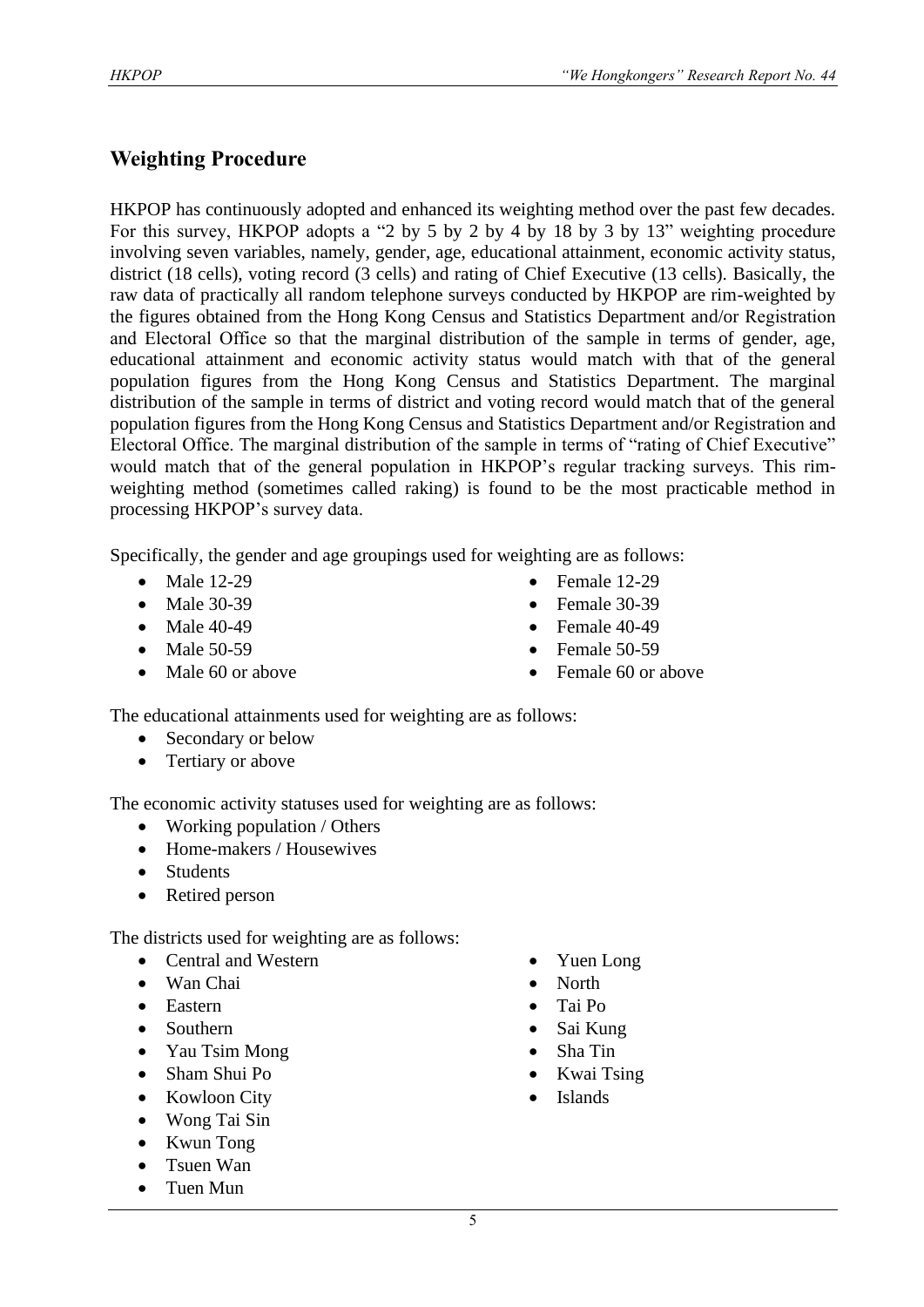The voting records used for weighting are as follows:

- Candidates of pro-democracy camp
- Candidates of non-pro-democracy camp
- Did not vote / blank/void vote

The "rating of Chief Executive" groupings used for weighting are as follows:

- 0 mark
- $\bullet$  1-9 mark(s)
- $\bullet$  10-19 marks
- $\bullet$  20-29 marks
- 30-39 marks
- $\bullet$  40-49 marks
- 50 marks
- $\bullet$  51-60 marks
- $\bullet$  61-70 marks
- $\bullet$  71-80 marks
- 81-90 marks
- $\bullet$  91-99 marks
- 100 marks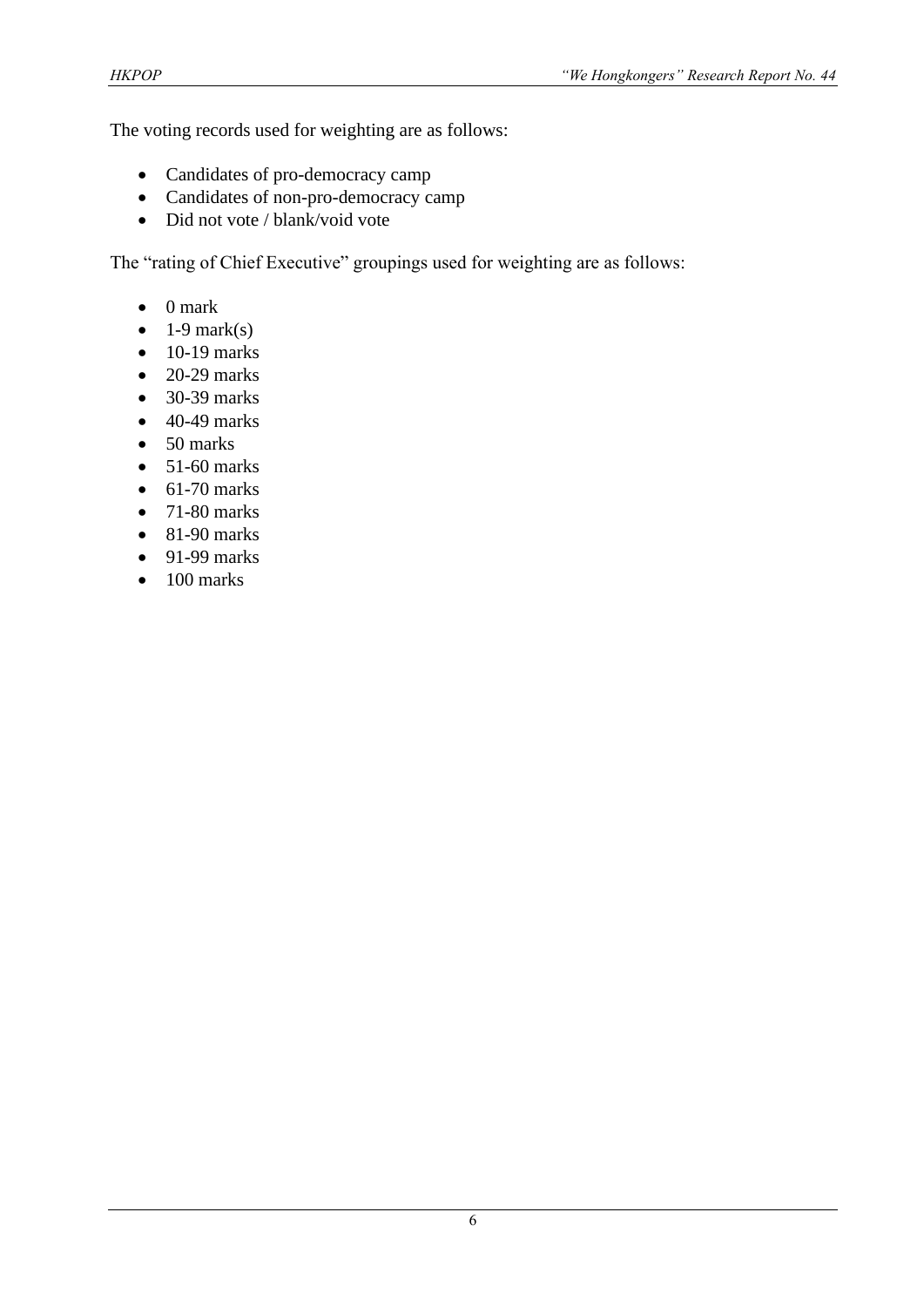# **Quantitative Analysis Results**

Quantitative analysis results of the "We Hongkongers" Panel Survey, after applying the standard weighting procedures, are as follows, all questions listed hereby are opinion questions:

# **Table 3: Q1 Survey results, by camp type; Survey period: 18-22/2/2021**

| Q1 After the enactment of the National Security Law<br>in July 2020, do you think the freedom of press in<br>Hong Kong has changed for better, for worse, or no<br>change? | <b>Pro-democracy camp</b><br>supporters $(Base=5,384)$ | Non-pro-democracy camp<br>supporters <sup>[2]</sup> (Base=546) | $Combined^{[3]}$<br>$(Base=5,930)$ |
|----------------------------------------------------------------------------------------------------------------------------------------------------------------------------|--------------------------------------------------------|----------------------------------------------------------------|------------------------------------|
| <b>Better</b>                                                                                                                                                              | $5\%$                                                  | 16%                                                            | 12%                                |
| Worse                                                                                                                                                                      | 92%                                                    | 43%                                                            | 61%                                |
| No change                                                                                                                                                                  | $3\%$                                                  | 33%                                                            | 22%                                |
| Don't know / hard to say                                                                                                                                                   | $<1\%$                                                 | 8%                                                             | $5\%$                              |

[2] Include: pro-establishment camp supporters, centrist supporters, no political inclination / politically neutral / do not belong to any camp

[3] The aggregated figures come from adjusting the by-group weighted figures using ratio of "pan-democratic" vs "non-pan-democratic" collected in regular tracking survey.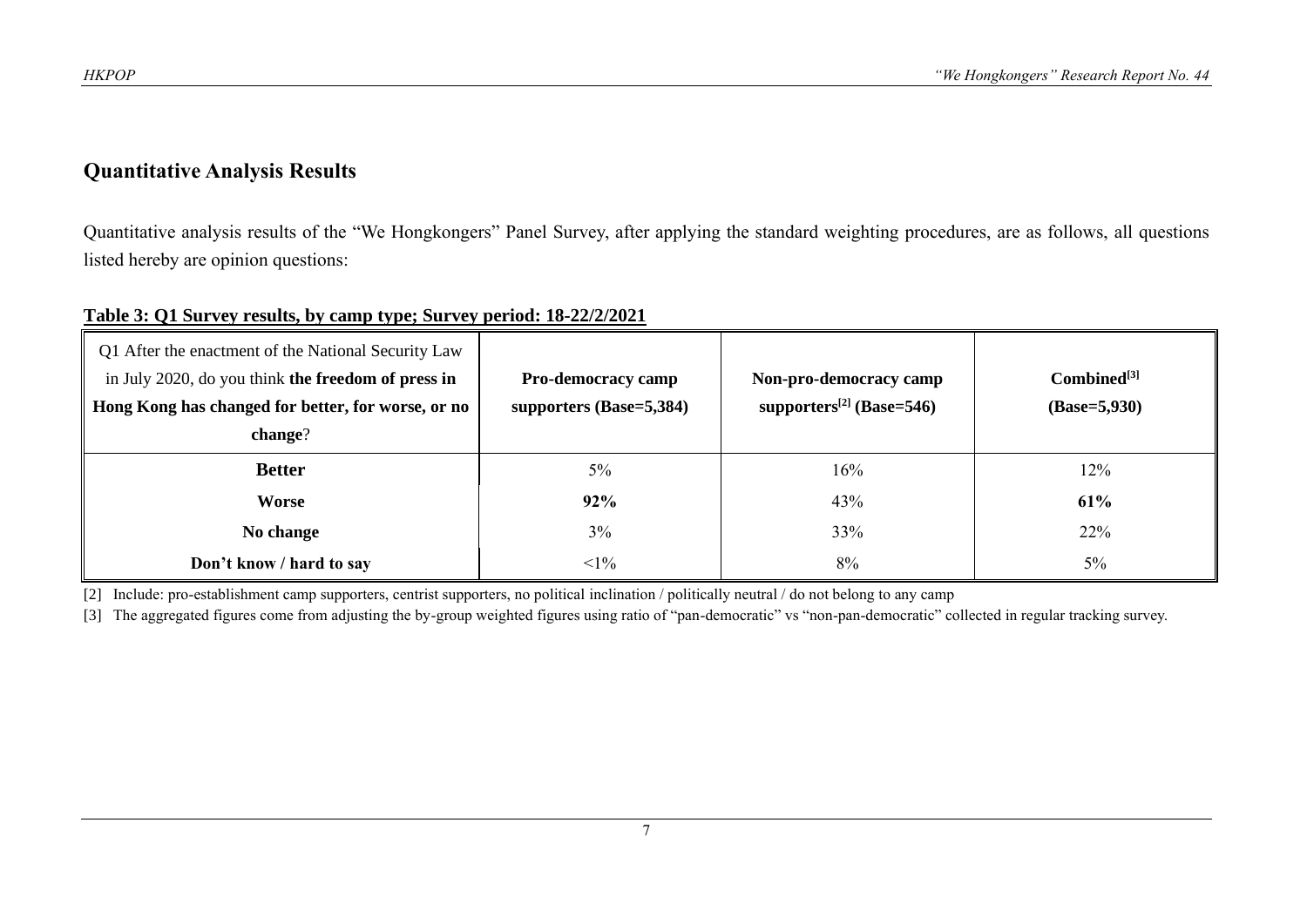

#### **Chart 1: Q1 Combined chart, by camp type**

\* Include: pro-establishment camp supporters, centrist supporters, no political inclination / politically neutral / do not belong to any camp

^ The aggregated figures come from adjusting the by-group weighted figures using ratio of "pan-democratic" vs "non-pan-democratic" collected in regular tracking survey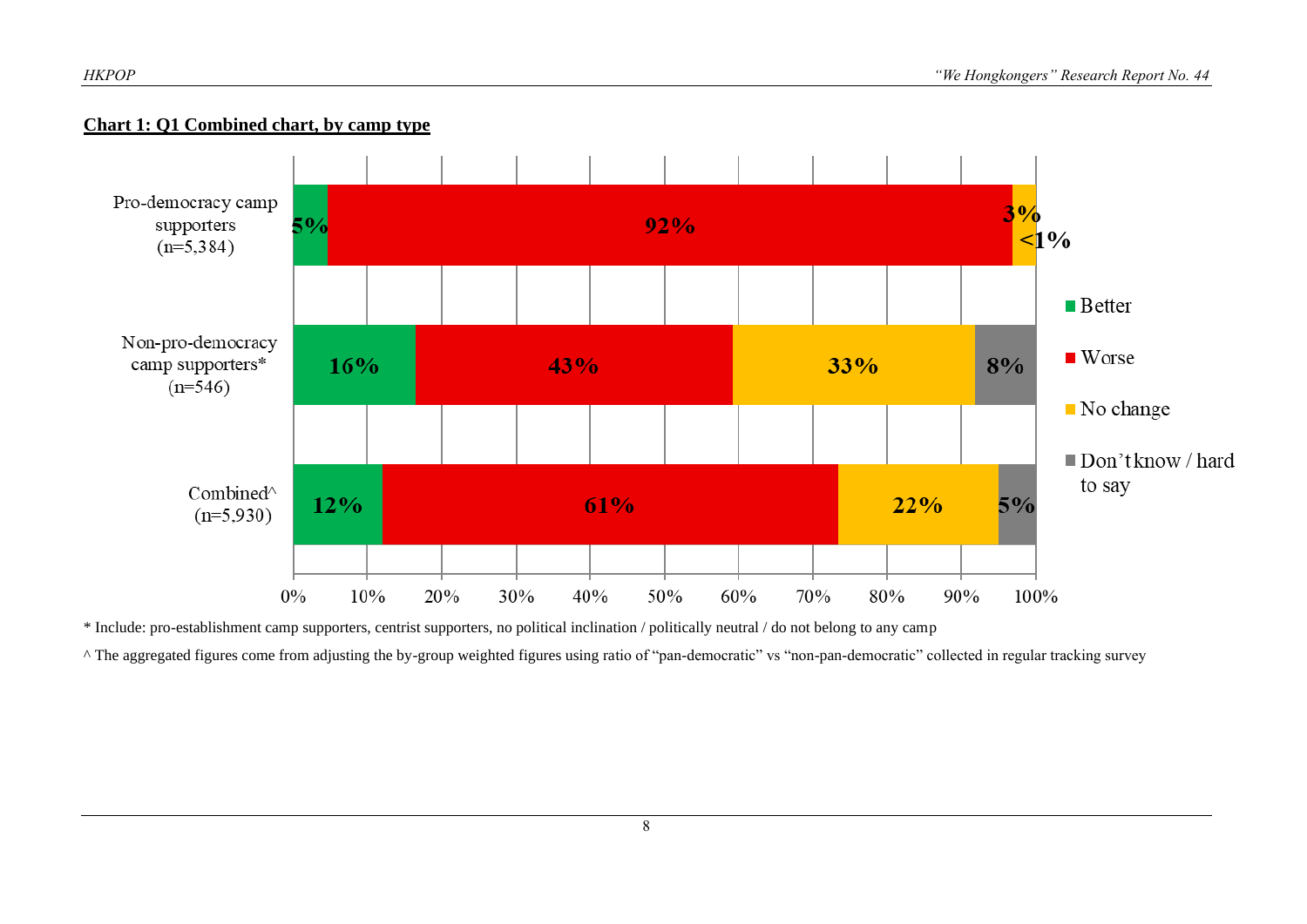| Table 4: Q2 Survey results, by camp type; Survey period: 18-22/2/2021 |  |
|-----------------------------------------------------------------------|--|
|                                                                       |  |

| Q2 The government recently said it will review            |                |                           |     |                                      |                                           |     |     |  |
|-----------------------------------------------------------|----------------|---------------------------|-----|--------------------------------------|-------------------------------------------|-----|-----|--|
| arrangements for public search services to preclude       |                |                           |     |                                      |                                           |     |     |  |
| doxing and protect people's privacy. However, some        |                |                           |     |                                      |                                           |     |     |  |
| media and research institutes worry the restrictions will |                | <b>Pro-democracy camp</b> |     | Non-pro-democracy camp               | Combined <sup>[5]</sup><br>$(Base=5,926)$ |     |     |  |
| hinder the public's right to know and harm public         |                | supporters $(Base=5,381)$ |     | supporters <sup>[4]</sup> (Base=545) |                                           |     |     |  |
| interest. How much do you support or oppose               |                |                           |     |                                      |                                           |     |     |  |
| exempting searches from restrictions if they are for      |                |                           |     |                                      |                                           |     |     |  |
| journalism or research?                                   |                |                           |     |                                      |                                           |     |     |  |
| Very much support the exemptions                          |                | 72%                       |     | 26%                                  |                                           | 43% |     |  |
| Somewhat support the exemptions                           | <b>Support</b> | 13%                       | 85% | 14%                                  | ${40\%}$                                  | 14% | 57% |  |
| <b>Half-half</b>                                          |                | 2%                        |     | 20%                                  |                                           | 14% |     |  |
| Somewhat oppose the exemptions                            |                | 2%                        |     | 16%                                  |                                           | 11% |     |  |
| Very much oppose the exemptions                           | <b>Oppose</b>  | 10%<br>8%                 |     | 22%                                  | 8%                                        | 17% |     |  |
| Don't know / hard to say                                  |                |                           | 3%  |                                      | $2\%$                                     | 2%  |     |  |
| Mean <sup>[6]</sup>                                       |                |                           | 4.4 |                                      | 3.1                                       | 3.6 |     |  |

[4] Include: pro-establishment camp supporters, centrist supporters, no political inclination / politically neutral / do not belong to any camp

[5] The aggregated figures come from adjusting the by-group weighted figures using ratio of "pan-democratic" vs "non-pan-democratic" collected in regular tracking survey.

[6] The mean value is calculated by quantifying all individual responses into 1, 2, 3, 4, 5 marks according to their degree of positive level, where 1 is the lowest and 5 the highest, and then calculate the sample mean.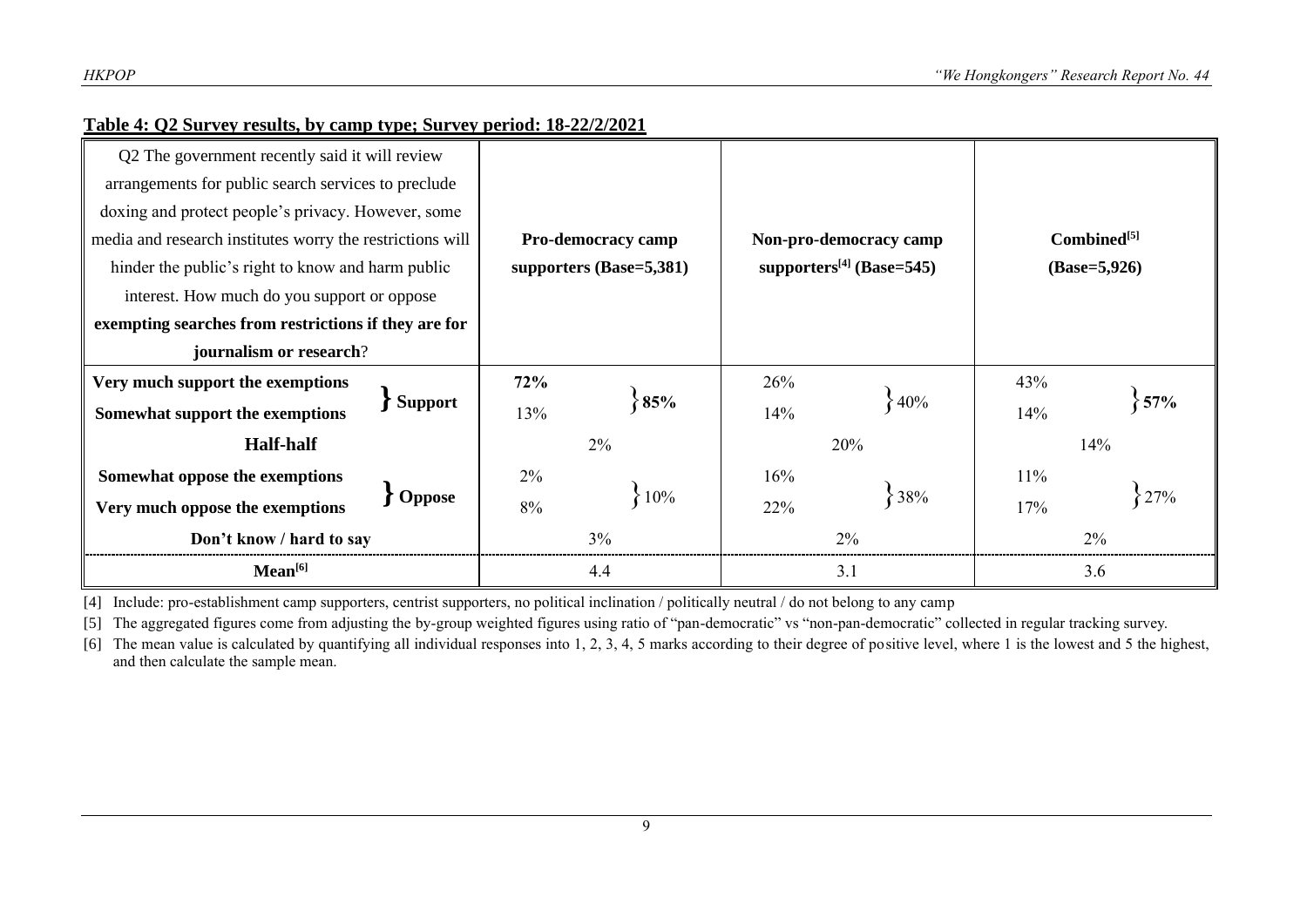#### **Chart 2: Q2 Combined chart, by camp type**



\* Include: pro-establishment camp supporters, centrist supporters, no political inclination / politically neutral / do not belong to any camp

^ The aggregated figures come from adjusting the by-group weighted figures using ratio of "pan-democratic" vs "non-pan-democratic" collected in regular tracking survey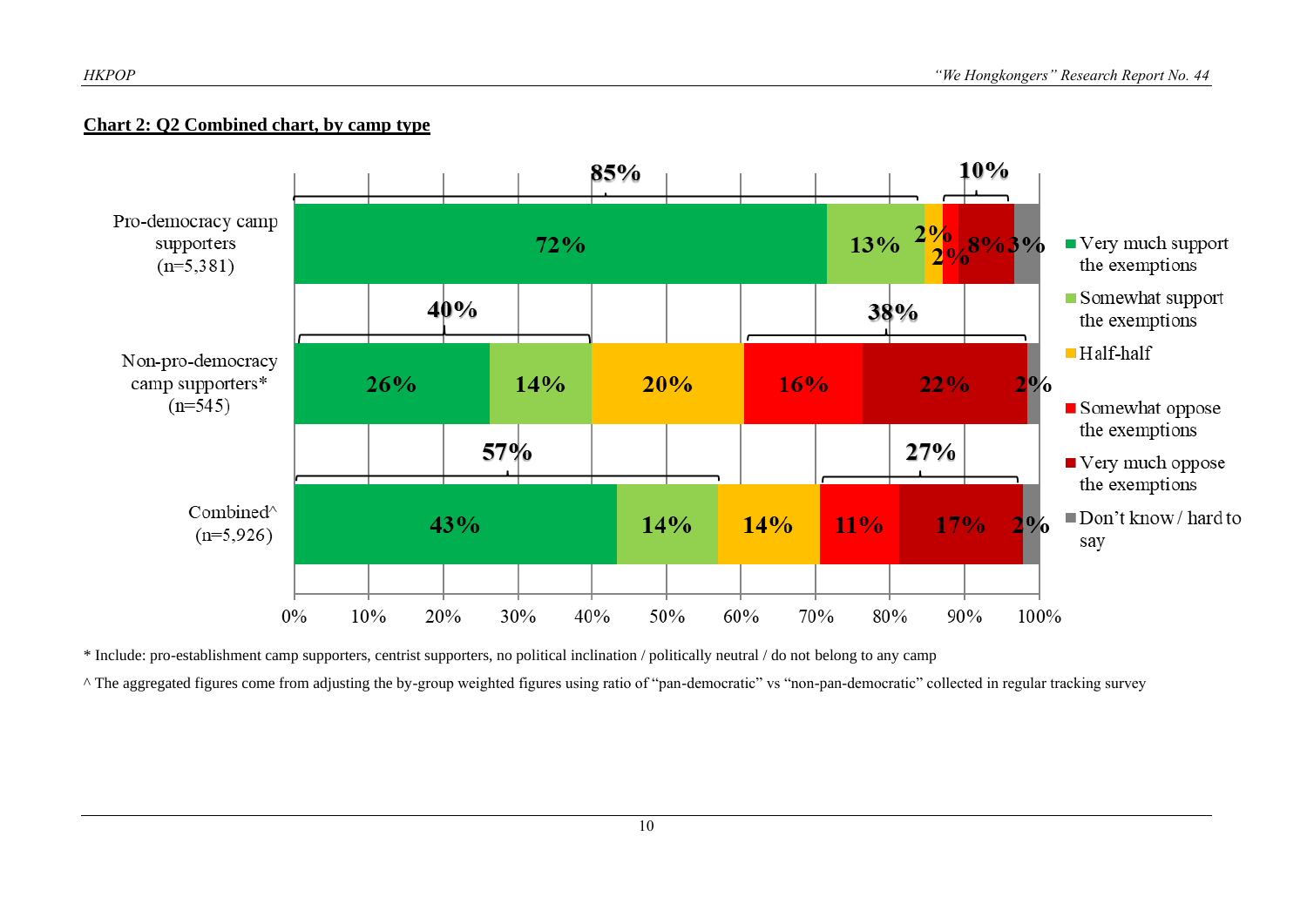# **Table 5: Q3 Survey results, by camp type; Survey period: 18-22/2/2021**

| Q3 Suppose the government will hold the LegCo<br>Election in September this year as scheduled, how fair<br>or unfair do you think the election will be? |               | <b>Pro-democracy camp</b><br>supporters (Base=5,385) |                | Non-pro-democracy camp<br>supporters <sup>[7]</sup> (Base=546) | Combined <sup>[8]</sup><br>$(Base=5,931)$ |            |     |  |
|---------------------------------------------------------------------------------------------------------------------------------------------------------|---------------|------------------------------------------------------|----------------|----------------------------------------------------------------|-------------------------------------------|------------|-----|--|
| Very fair<br><b>Somewhat fair</b>                                                                                                                       | Fair          |                                                      | 4%<br>7%<br>3% |                                                                | 36%                                       | 12%<br>13% | 25% |  |
| <b>Half-half</b>                                                                                                                                        |               |                                                      | $3\%$          |                                                                | 15%                                       | 10%        |     |  |
| Somewhat unfair                                                                                                                                         |               | 12%                                                  |                | 16%                                                            |                                           | 15%        |     |  |
| Very unfair                                                                                                                                             | <b>Unfair</b> | 75%                                                  | 87%            | 22%                                                            | 39%                                       | 42%        | 57% |  |
| Don't know / hard to say                                                                                                                                |               | $3\%$                                                |                | 11%                                                            | 8%                                        |            |     |  |
| Mean <sup>[9]</sup>                                                                                                                                     |               | 1.5                                                  |                | 2.9                                                            | 2.3                                       |            |     |  |

[7] Include: pro-establishment camp supporters, centrist supporters, no political inclination / politically neutral / do not belong to any camp

[8] The aggregated figures come from adjusting the by-group weighted figures using ratio of "pan-democratic" vs "non-pan-democratic" collected in regular tracking survey.

[9] The mean value is calculated by quantifying all individual responses into 1, 2, 3, 4, 5 marks according to their degree of positive level, where 1 is the lowest and 5 the highest, and then calculate the sample mean.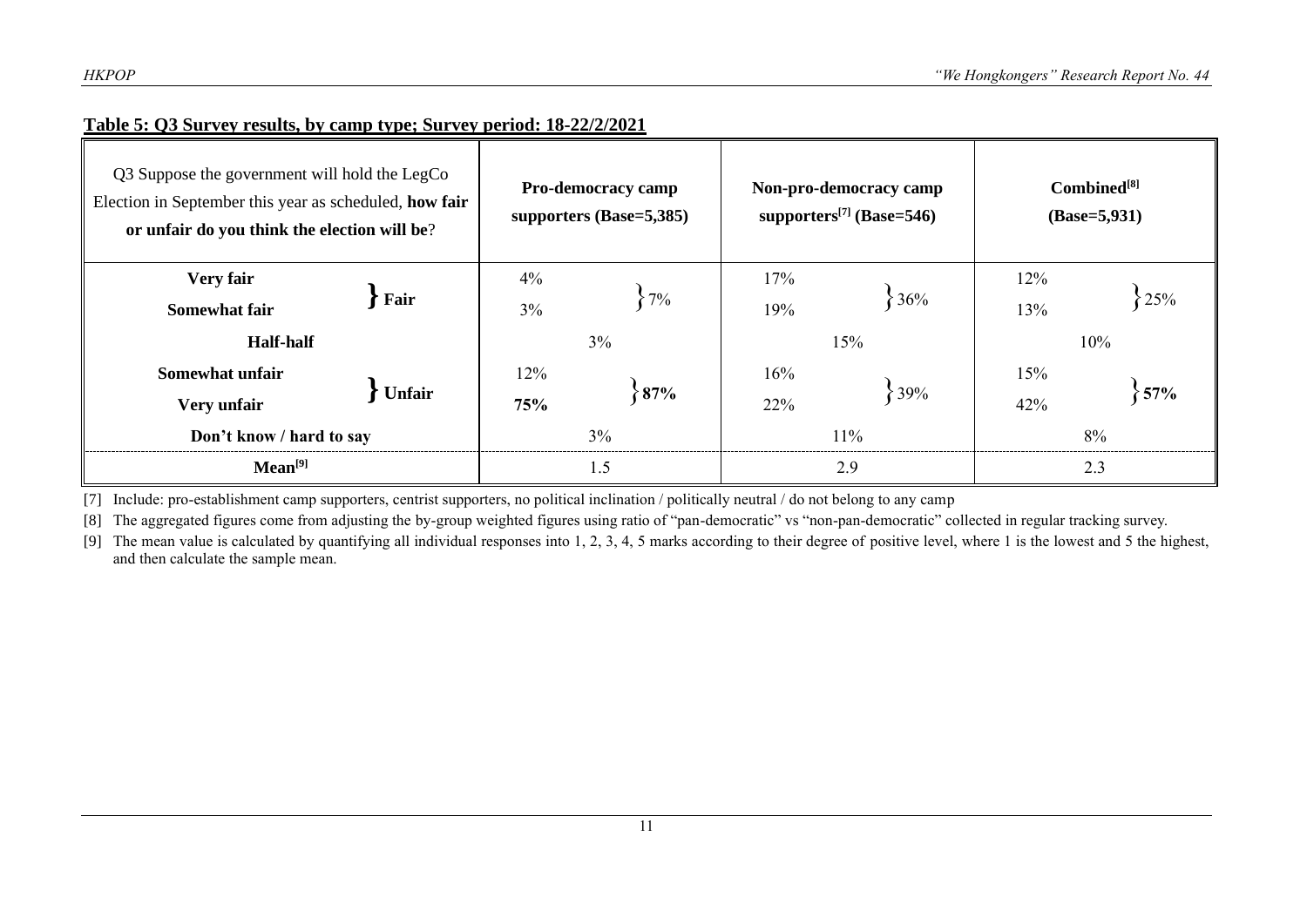# **Chart 3: Q3 Combined chart, by camp type**



\* Include: pro-establishment camp supporters, centrist supporters, no political inclination / politically neutral / do not belong to any camp

^ The aggregated figures come from adjusting the by-group weighted figures using ratio of "pan-democratic" vs "non-pan-democratic" collected in regular tracking survey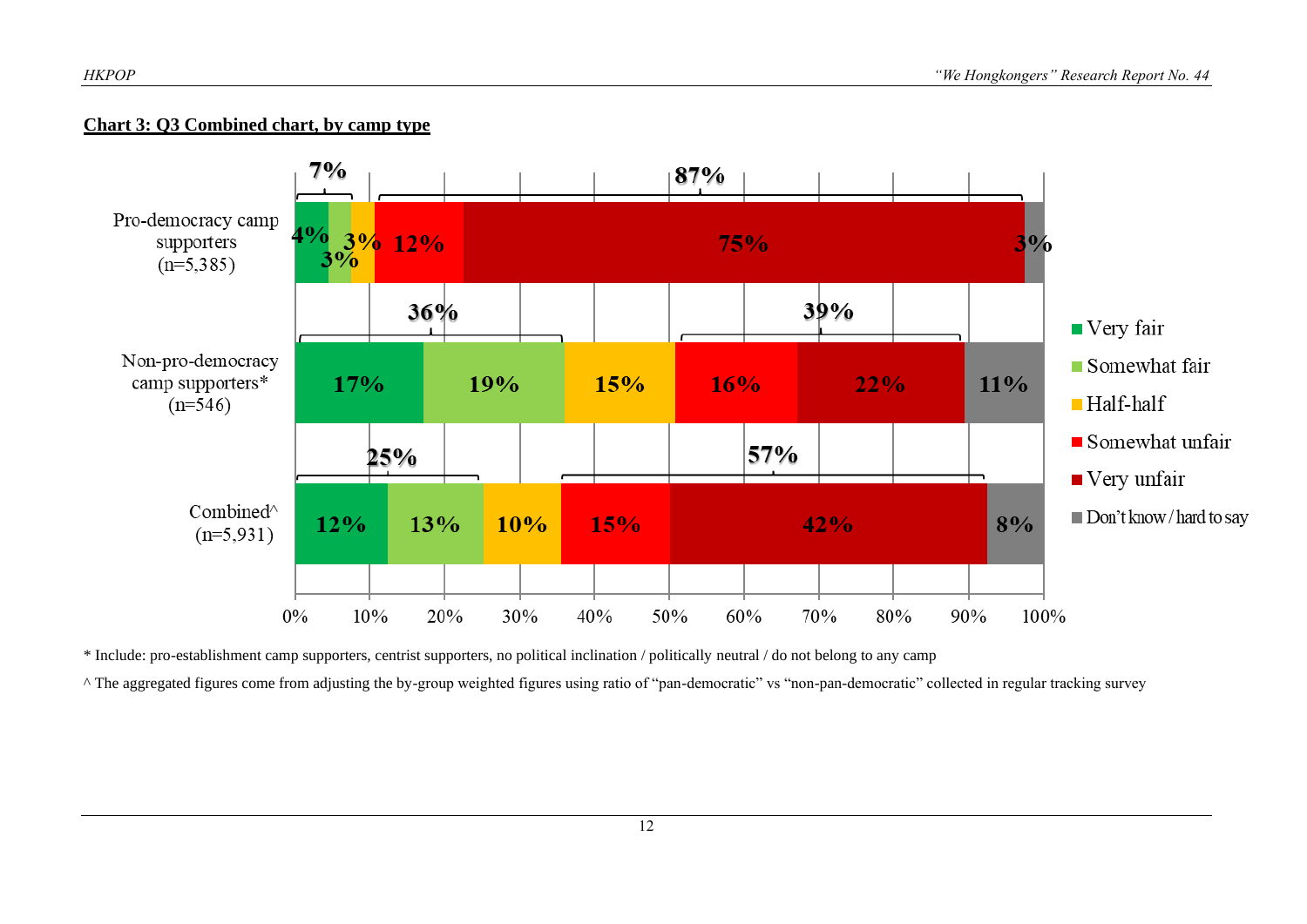# **Appendices**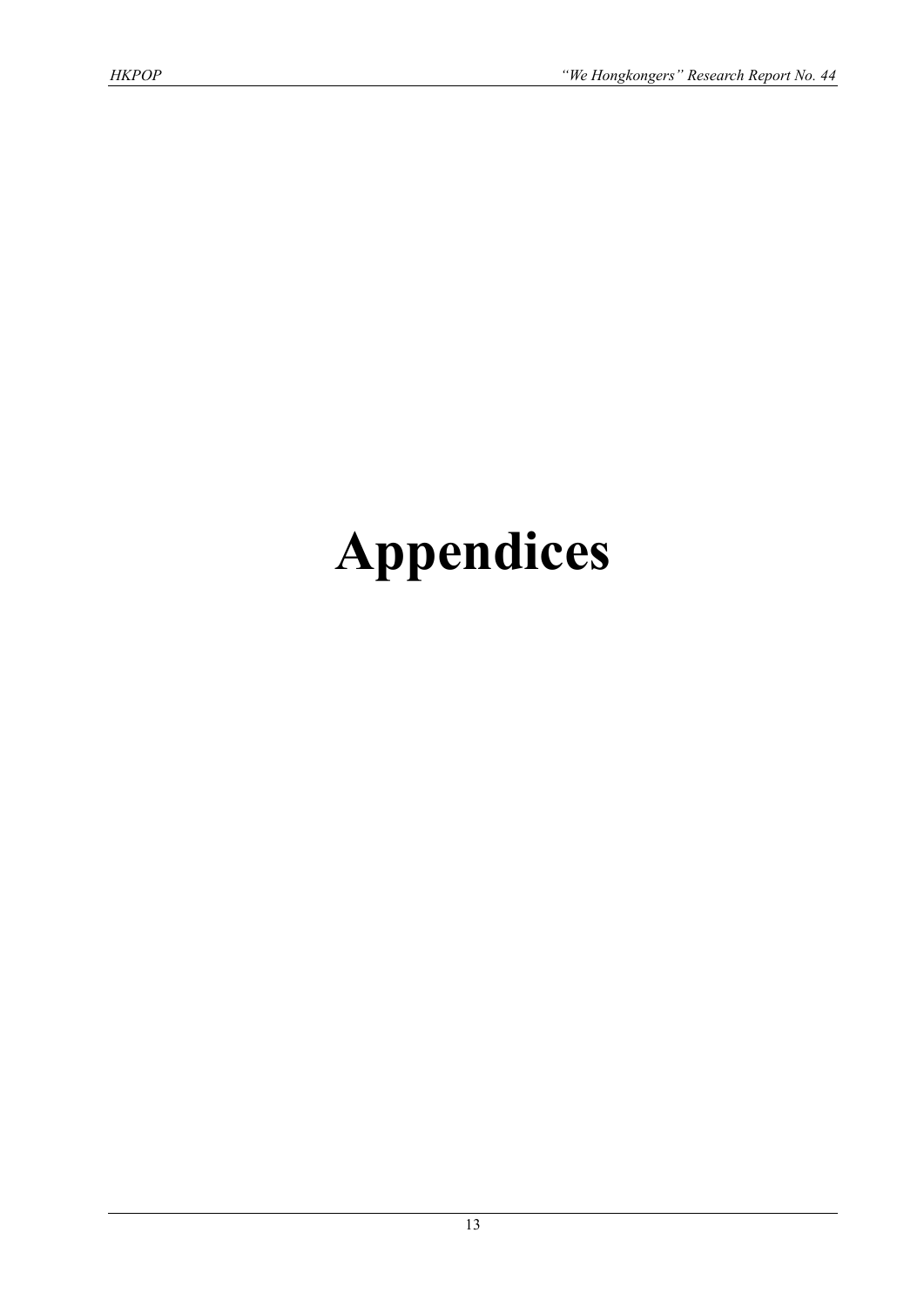# **Appendix 1: Demographic profile of respondents**

| Gender: |                 |       | Pro-democracy camp supporters |        |                 |       | Non-pro-democracy camp supporters # |       |                 | Total |            |        |                 |
|---------|-----------------|-------|-------------------------------|--------|-----------------|-------|-------------------------------------|-------|-----------------|-------|------------|--------|-----------------|
|         |                 |       | Raw sample                    |        | Weighted sample |       | Raw sample                          |       | Weighted sample |       | Raw sample |        | Weighted sample |
|         | Freq            |       | %                             | Freq   | %               | Freq  | %                                   | Freq  | %               | Freq  | %          | Freq   | $\%$            |
| Male    | 2,853<br>52.8%  |       | 889                           | 42.2%  | 311             | 57.0% | 1,792                               | 52.0% | 3,164           | 53.2% | 2,681      | 48.3%  |                 |
| Female  |                 | 2,543 | 47.1%                         | 1,219  | 57.8%           | 235   | 43.0%                               | 1,655 | 48.0%           | 2,778 | 46.7%      | 2,874  | 51.7%           |
| Other   |                 | 0.1%  |                               | $\leq$ | $< 0.1\%$       |       | 0%                                  |       | 0%              |       | 0%         | 0      | 0%              |
|         | Total           | 5,399 | 100.0%                        | 2,108  | 100.0%          | 546   | 100.0%                              | 3,447 | 100.0%          | 5,945 | 100.0%     | 5,556  | 100.0%          |
|         | Missing case(s) |       |                               | $\leq$ |                 |       |                                     |       |                 |       |            | $\leq$ |                 |

| Age:            | Pro-democracy camp supporters |            |          |                 |                  | Non-pro-democracy camp supporters # |       |                 | Total |            |          |                 |
|-----------------|-------------------------------|------------|----------|-----------------|------------------|-------------------------------------|-------|-----------------|-------|------------|----------|-----------------|
|                 |                               | Raw sample |          | Weighted sample |                  | Raw sample                          |       | Weighted sample |       | Raw sample |          | Weighted sample |
|                 | Freq                          | %          | Freq     | %               | Freq             | $\%$                                | Freq  | %               | Freq  | %          | Freq     | %               |
| $12 - 29$       | 777                           | 14.4%      | 627      | 29.7%           | 37               | 6.8%                                | 195   | 5.7%            | 814   | 13.7%      | 822      | 14.8%           |
| $30 - 39$       | 1,254                         | 23.3%      | 333      | 15.8%           | 96               | 17.6%                               | 425   | 12.3%           | 1,350 | 22.7%      | 759      | 13.7%           |
| $40 - 49$       | 1,382                         | 25.6%      | 379      | 18.0%           | 117              | 21.4%                               | 637   | 18.5%           | 1,499 | 25.2%      | 1,016    | 18.3%           |
| $50 - 59$       | 1,254                         | 23.3%      | 507      | 24.0%           | 158              | 28.9%                               | 1,226 | 35.6%           | 1,412 | 23.8%      | 1,733    | 31.2%           |
| 60 or above     | 726                           | 13.5%      | 262      | 12.4%           | 138              | 25.3%                               | 963   | 27.9%           | 864   | 14.5%      | 1,226    | 22.1%           |
| Total           | 5,393<br>100.0%               |            | 2,108    | 100.0%          | 546              | 100.0%                              | 3,447 | 100.0%          | 5,939 | 100.0%     | 5,555    | 100.0%          |
| Missing case(s) |                               | 0%         | $\leq$ 1 | 0%              | $\boldsymbol{0}$ |                                     | 0     |                 |       |            | $\leq$ 1 |                 |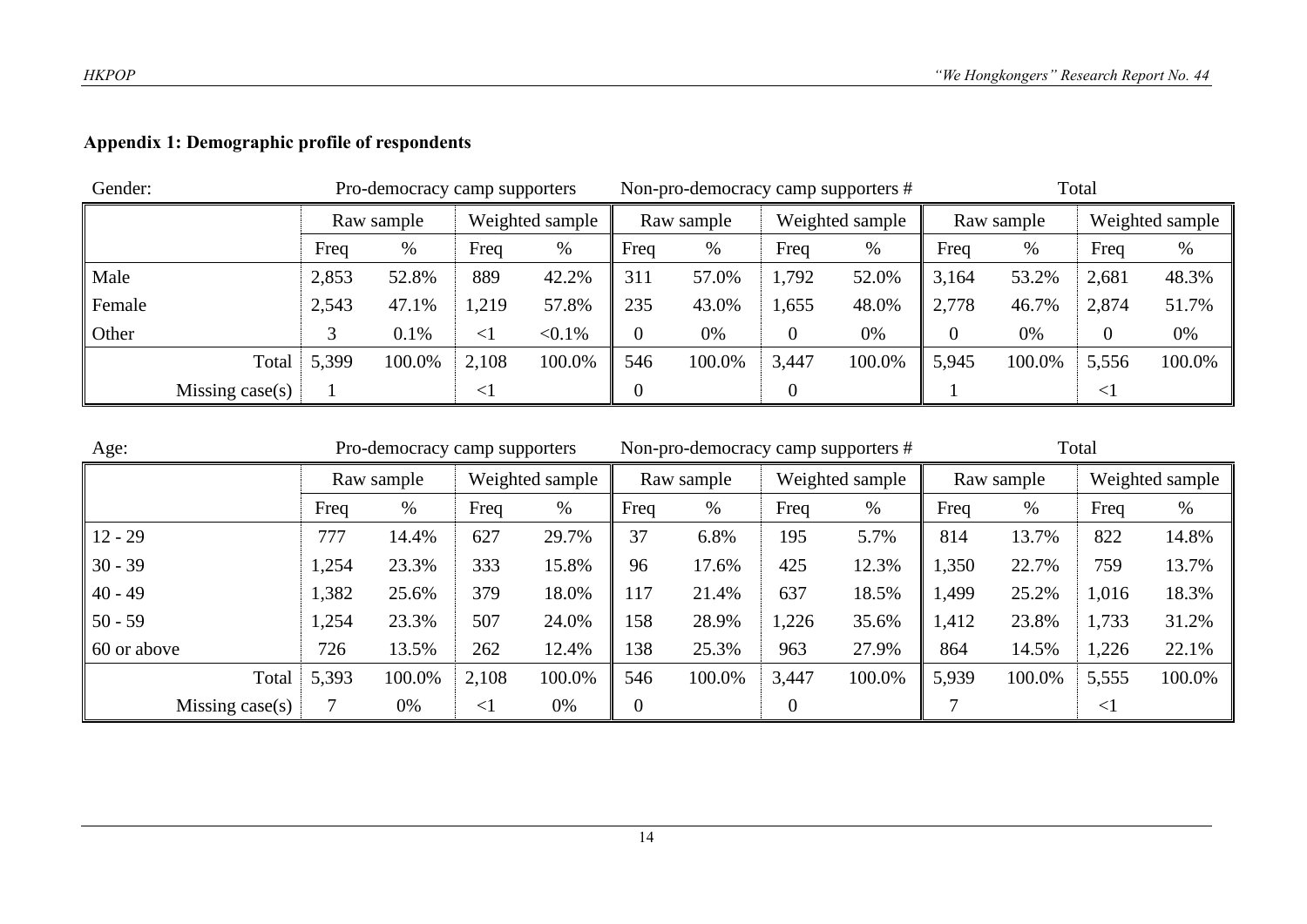| Education attainment: | Pro-democracy camp supporters |       |                 |        |            |        |                 | Non-pro-democracy camp supporters # | Total      |        |                 |        |
|-----------------------|-------------------------------|-------|-----------------|--------|------------|--------|-----------------|-------------------------------------|------------|--------|-----------------|--------|
|                       | Raw sample                    |       | Weighted sample |        | Raw sample |        | Weighted sample |                                     | Raw sample |        | Weighted sample |        |
|                       | Freq                          | $\%$  | Freq            | %      | Freq       | %      | Freq            | $\%$                                | Freq       | $\%$   | Freq            | %      |
| Primary or below      | 12                            | 0.2%  | 12              | 0.5%   |            | 0.4%   |                 | 0.1%                                | 14         | 0.2%   | 16              | 0.3%   |
| Secondary             | 834                           | 15.5% | 764             | 36.3%  | 116        | 21.3%  | 761             | 22.1%                               | 950        | 16.0%  | 1,526           | 27.5%  |
| Tertiary or above     | 4,549                         | 84.3% | 1,331           | 63.2%  | 426        | 78.3%  | 2,680           | 77.8%                               | 4,975      | 83.8%  | 4,012           | 72.2%  |
| Total                 | 5,395<br>100.0%               |       | 2,107           | 100.0% | 544        | 100.0% | 3,446           | 100.0%                              | 5,939      | 100.0% | 5,553           | 100.0% |
| Missing case $(s)$    | 0%                            |       |                 | 0%     |            |        |                 |                                     |            |        |                 |        |

| Occupation:        | Pro-democracy camp supporters |            |                 |        |            | Non-pro-democracy camp supporters # |                  |        | Total      |        |                |                 |
|--------------------|-------------------------------|------------|-----------------|--------|------------|-------------------------------------|------------------|--------|------------|--------|----------------|-----------------|
|                    |                               | Raw sample | Weighted sample |        | Raw sample |                                     | Weighted sample  |        | Raw sample |        |                | Weighted sample |
|                    | Freq                          | $\%$       | Freq            | %      | Freq       | %                                   | Freq             | $\%$   | Freq       | %      | Freq           | %               |
| Administrators and | 2,190                         | 40.6%      | 315             | 14.9%  | 197        | 36.1%                               | 1,066            | 30.9%  | 2,387      | 40.2%  | 1,381          | 24.9%           |
| professionals      |                               |            |                 |        |            |                                     |                  |        |            |        |                |                 |
| Clerks and service | 1,361                         | 25.3%      | 501             | 23.8%  | 127        | 23.3%                               | 645              | 18.7%  | 1,488      | 25.1%  | 1,146          | 20.6%           |
| workers            |                               |            |                 |        |            |                                     |                  |        |            |        |                |                 |
| Workers            | 113                           | 2.1%       | 168             | 8.0%   | 22         | 4.0%                                | 79               | 2.3%   | 135        | 2.3%   | 247            | 4.5%            |
| <b>Students</b>    | 200                           | 3.7%       | 221             | 10.5%  | 9          | 1.6%                                | 115              | 3.3%   | 209        | 3.5%   | 336            | 6.0%            |
| Home-makers /      |                               | 4.7%       | 380             | 18.0%  | 18         |                                     | 150              | 4.3%   | 270        |        |                |                 |
| housewives         | 252                           |            |                 |        |            | 3.3%                                |                  |        |            | 4.5%   | 530            | 9.5%            |
| Others             | 1,274                         | 23.6%      | 522             | 24.8%  | 173        | 31.7%                               | 1,391            | 40.4%  | 1,447      | 24.4%  | 1,913          | 34.5%           |
| Total              | 5,390                         | 100.0%     | 2,106           | 100.0% | 546        | 100.0%                              | 3,447            | 100.0% | 5,936      | 100.0% | 5,553          | 100.0%          |
| Missing $case(s)$  | 10                            |            | 2               |        | 0          |                                     | $\boldsymbol{0}$ |        | 10         |        | $\overline{2}$ |                 |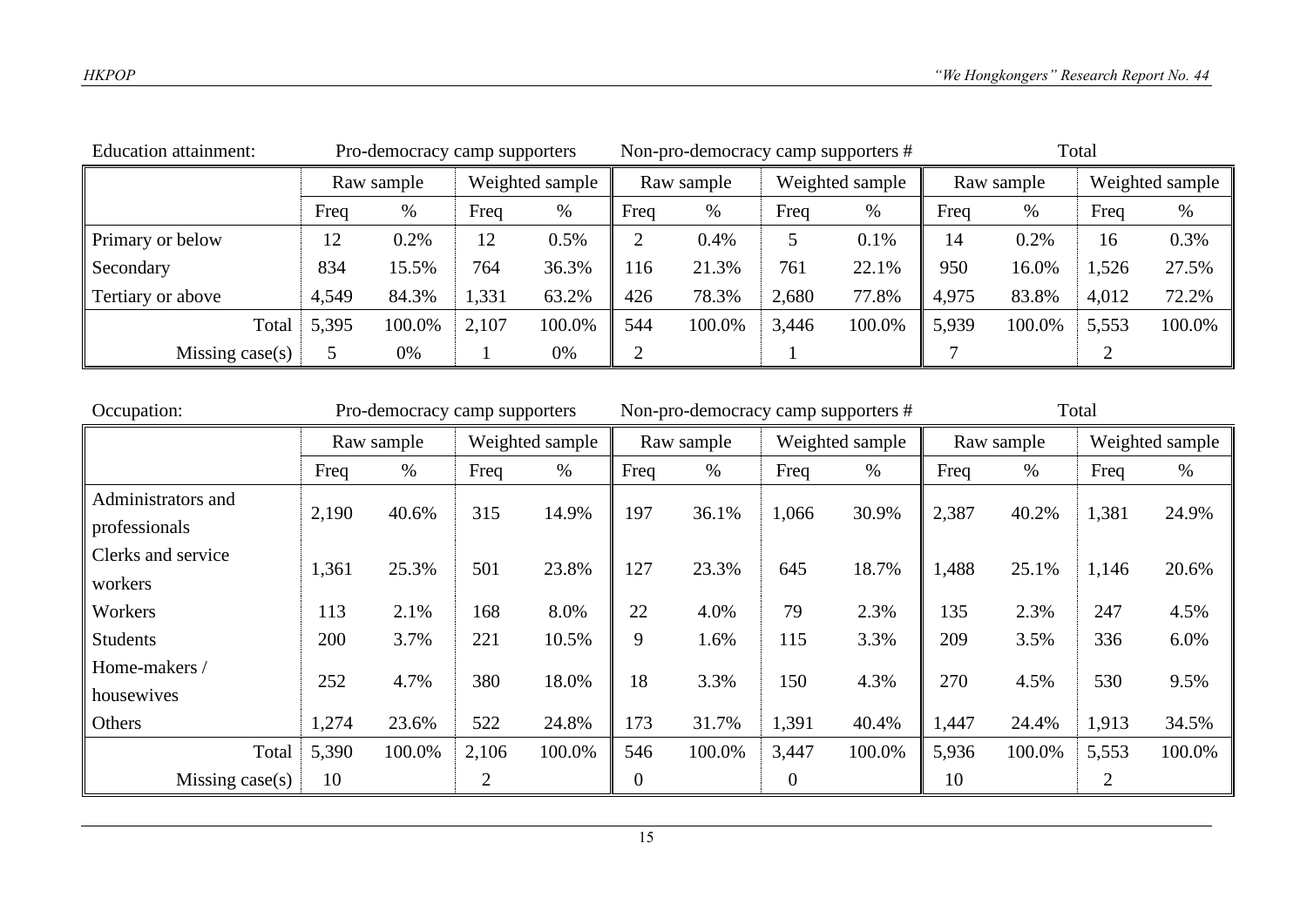| District:           | Pro-democracy camp supporters |            |                 |        |      | Non-pro-democracy camp supporters # |       |                 | Total |            |       |                 |
|---------------------|-------------------------------|------------|-----------------|--------|------|-------------------------------------|-------|-----------------|-------|------------|-------|-----------------|
|                     |                               | Raw sample | Weighted sample |        |      | Raw sample                          |       | Weighted sample |       | Raw sample |       | Weighted sample |
|                     | Freq                          | $\%$       | Freq            | $\%$   | Freq | $\%$                                | Freq  | $\%$            | Freq  | $\%$       | Freq  | $\%$            |
| Central & Western   | 233                           | 4.4%       | 59              | 2.9%   | 22   | 4.1%                                | 131   | 3.8%            | 255   | 4.3%       | 190   | 3.5%            |
| Wan Chai            | 123                           | 2.3%       | 54              | 2.6%   | 15   | 2.8%                                | 92    | 2.7%            | 138   | 2.4%       | 146   | 2.7%            |
| Eastern             | 540                           | 10.1%      | 82              | 4.0%   | 72   | 13.6%                               | 405   | 11.8%           | 612   | 10.4%      | 487   | 8.9%            |
| Southern            | 218                           | 4.1%       | 63              | 3.1%   | 18   | 3.4%                                | 99    | 2.9%            | 236   | 4.0%       | 163   | 3.0%            |
| Yau Tsim Mong       | 216                           | 4.0%       | 131             | 6.4%   | 27   | 5.1%                                | 46    | 1.3%            | 243   | 4.1%       | 177   | 3.2%            |
| Sham Shui Po        | 286                           | 5.4%       | 105             | 5.1%   | 18   | 3.4%                                | 111   | 3.3%            | 304   | 5.2%       | 216   | 3.9%            |
| <b>Kowloon City</b> | 279                           | 5.2%       | 82              | 4.0%   | 29   | 5.5%                                | 363   | 10.6%           | 308   | 5.3%       | 444   | 8.1%            |
| Wong Tai Sin        | 296                           | 5.5%       | 92              | 4.4%   | 20   | 3.8%                                | 87    | 2.5%            | 316   | 5.4%       | 179   | 3.3%            |
| <b>Kwun Tong</b>    | 360                           | 6.7%       | 244             | 11.8%  | 55   | 10.4%                               | 372   | 10.9%           | 415   | 7.1%       | 616   | 11.2%           |
| Tsuen Wan           | 274                           | 5.1%       | 119             | 5.8%   | 32   | 6.0%                                | 328   | 9.6%            | 306   | 5.2%       | 447   | 8.2%            |
| Tuen Mun            | 312                           | 5.8%       | 114             | 5.5%   | 26   | 4.9%                                | 145   | 4.2%            | 338   | 5.8%       | 259   | 4.7%            |
| Yuen Long           | 349                           | 6.5%       | 99              | 4.8%   | 37   | 7.0%                                | 231   | 6.8%            | 386   | 6.6%       | 330   | 6.0%            |
| North               | 168                           | 3.1%       | 24              | 1.1%   | 18   | 3.4%                                | 225   | 6.6%            | 186   | 3.2%       | 248   | 4.5%            |
| Tai Po              | 234                           | 4.4%       | 233             | 11.3%  | 16   | 3.0%                                | 100   | 2.9%            | 250   | 4.3%       | 333   | 6.1%            |
| Sai Kung            | 425                           | 8.0%       | 83              | 4.0%   | 33   | 6.2%                                | 158   | 4.6%            | 458   | 7.8%       | 241   | 4.4%            |
| Sha Tin             | 615                           | 11.5%      | 208             | 10.1%  | 60   | 11.3%                               | 251   | 7.3%            | 675   | 11.5%      | 458   | 8.4%            |
| Kwai Tsing          | 285                           | 5.3%       | 218             | 10.6%  | 22   | 4.1%                                | 163   | 4.8%            | 307   | 5.2%       | 382   | 7.0%            |
| Islands             | 121                           | 2.3%       | 53              | 2.6%   | 11   | 2.1%                                | 113   | 3.3%            | 132   | 2.3%       | 166   | 3.0%            |
| Total               | 5,334                         | 100.0%     | 2,062           | 100.0% | 531  | 100.0%                              | 3,419 | 100.0%          | 5,865 | 100.0%     | 5,481 | 100.0%          |
| Missing $case(s)$   | 66                            |            | 47              |        | 15   |                                     | 28    |                 | 81    |            | 75    |                 |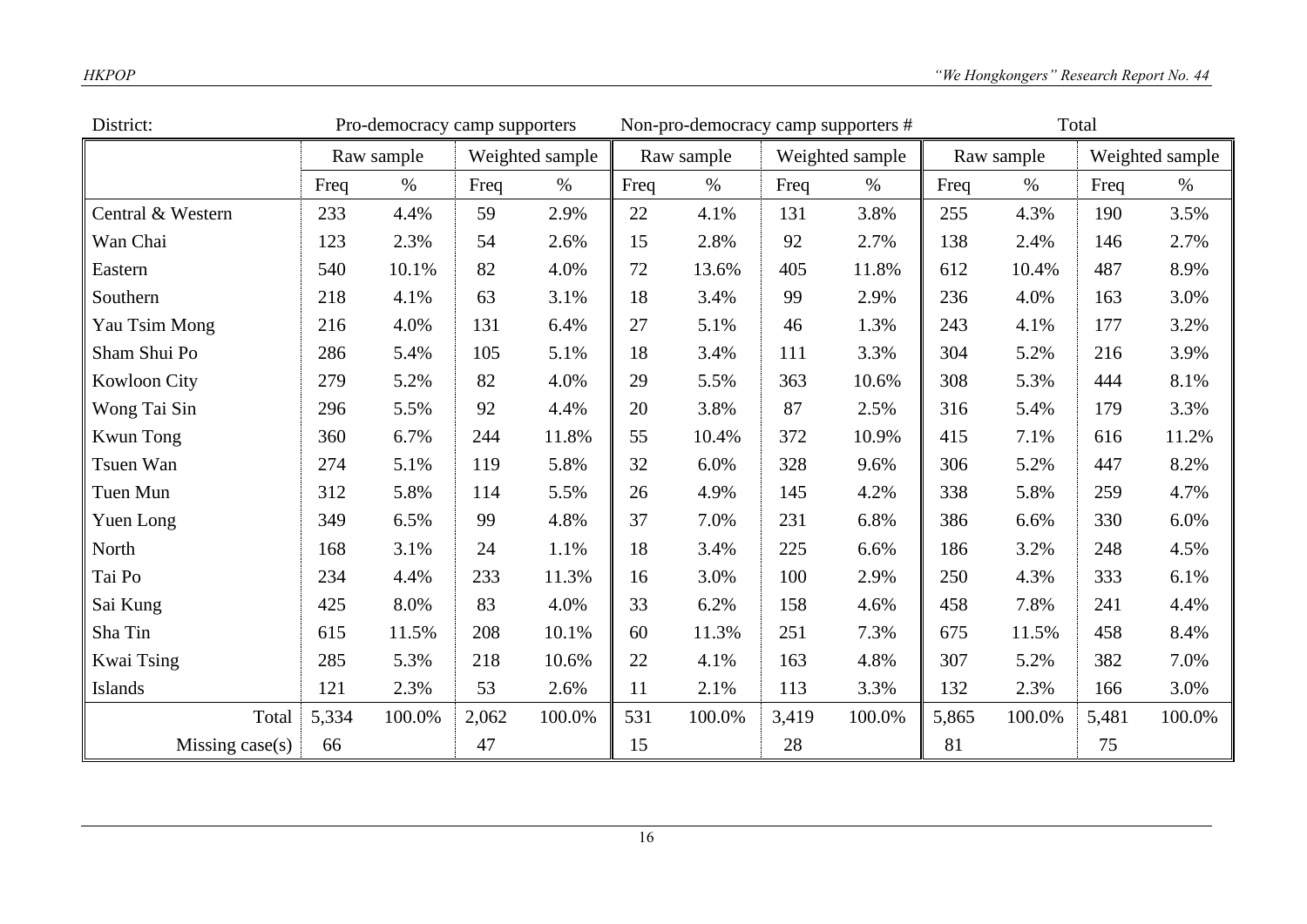| Political inclination:      | Pro-democracy camp supporters |        |                 | Non-pro-democracy camp supporters # |                |        |                 | Total  |                |        |                  |        |
|-----------------------------|-------------------------------|--------|-----------------|-------------------------------------|----------------|--------|-----------------|--------|----------------|--------|------------------|--------|
|                             | Raw sample                    |        | Weighted sample |                                     | Raw sample     |        | Weighted sample |        | Raw sample     |        | Weighted sample  |        |
|                             | Freq                          | %      | Freq            | $\%$                                | Freq           | $\%$   | Freq            | $\%$   | Freq           | %      | Freq             | $\%$   |
| Pro-democracy camp          | 3,119                         | 57.8%  | 1,405           | 66.6%                               | 0              | 0%     | $\theta$        | 0%     | 3,119          | 52.5%  | 1,405            | 25.3%  |
| Pro-establishment camp      | $\overline{0}$                | 0%     | $\theta$        | 0%                                  | 47             | 8.6%   | 630             | 18.3%  | 47             | 0.8%   | 630              | 11.3%  |
| Localist                    | 2,281                         | 42.2%  | 704             | 33.4%                               | 0              | 0%     | $\theta$        | 0%     | 2,281          | 38.4%  | 704              | 12.7%  |
| Centrist                    | 0                             | 0%     | $\overline{0}$  | 0%                                  | 171            | 31.3%  | 1,071           | 31.1%  | 171            | 2.9%   | 1,071            | 19.3%  |
| Others                      | $\overline{0}$                | 0%     | $\overline{0}$  | 0%                                  | $\overline{0}$ | 0%     | $\theta$        | 0%     | $\overline{0}$ | 0%     | $\boldsymbol{0}$ | 0%     |
| No political inclination /  |                               |        |                 |                                     |                |        |                 |        |                |        |                  |        |
| politically neutral / don't | $\overline{0}$                | 0%     | $\overline{0}$  | 0%                                  | 328            | 60.1%  | 1,746           | 50.6%  | 328            | 5.5%   | 1,746            | 31.4%  |
| belong to any camp          |                               |        |                 |                                     |                |        |                 |        |                |        |                  |        |
| Don't know / hard to say    | $\overline{0}$                | 0%     | $\overline{0}$  | 0%                                  | $\overline{0}$ | 0%     | $\overline{0}$  | 0%     | $\overline{0}$ | 0%     | $\overline{0}$   | 0%     |
| Total                       | 5,400                         | 100.0% | 2,108           | 100.0%                              | 546            | 100.0% | 3,447           | 100.0% | 5,946          | 100.0% | 5,556            | 100.0% |
| Missing $case(s)$           | $\overline{0}$                |        | 0               |                                     | 0              |        | 0               |        | $\theta$       |        | $\overline{0}$   |        |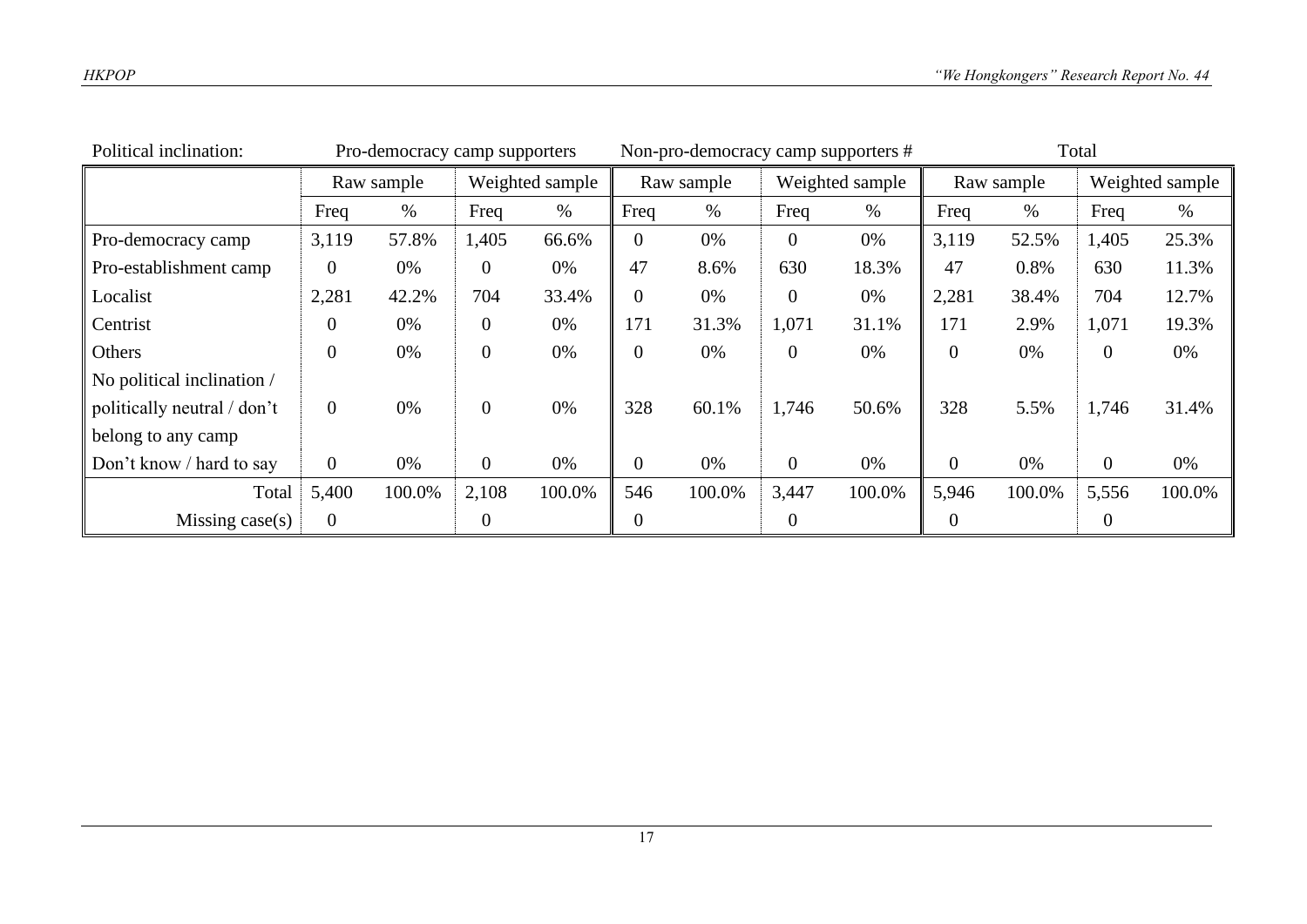| Voted political camp:       | Pro-democracy camp supporters |        |                 |        | Non-pro-democracy camp supporters # |        |                 |        | Total      |        |                 |        |
|-----------------------------|-------------------------------|--------|-----------------|--------|-------------------------------------|--------|-----------------|--------|------------|--------|-----------------|--------|
|                             | Raw sample                    |        | Weighted sample |        | Raw sample                          |        | Weighted sample |        | Raw sample |        | Weighted sample |        |
|                             | Freq                          | %      | Freq            | %      | Freq                                | %      | Freq            | $\%$   | Freq       | %      | Freq            | $\%$   |
| Democratic                  | 5,094                         | 94.8%  | 972             | 46.6%  | 329                                 | 60.4%  | 454             | 13.2%  | 5,423      | 91.6%  | 1,426           | 25.8%  |
| Non-democratic              | 15                            | 0.3%   | 80              | 3.8%   | 97                                  | 17.8%  | 1,646           | 47.8%  | 112        | 1.9%   | 1,726           | 31.2%  |
| Did not vote / blank vote / |                               |        |                 |        |                                     |        |                 |        |            |        |                 |        |
| void vote / don't know /    | 182                           | 3.4%   | 515             | 24.7%  | 86                                  | 15.8%  | 929             | 27.0%  | 268        | 4.5%   |                 | 26.1%  |
| hard to say / refuse to     |                               |        |                 |        |                                     |        |                 |        |            |        | 1,444           |        |
| answer                      |                               |        |                 |        |                                     |        |                 |        |            |        |                 |        |
| Not a registered voter      | 84                            | 1.6%   | 521             | 25.0%  | 33                                  | 6.1%   | 417             | 12.1%  | 117        | 2.0%   | 938             | 17.0%  |
| Total                       | 5,375                         | 100.0% | 2,088           | 100.0% | 545                                 | 100.0% | 3,447           | 100.0% | 5,920      | 100.0% | 5,535           | 100.0% |

\*(Only for respondents aged 18 or above or refuse to answer age)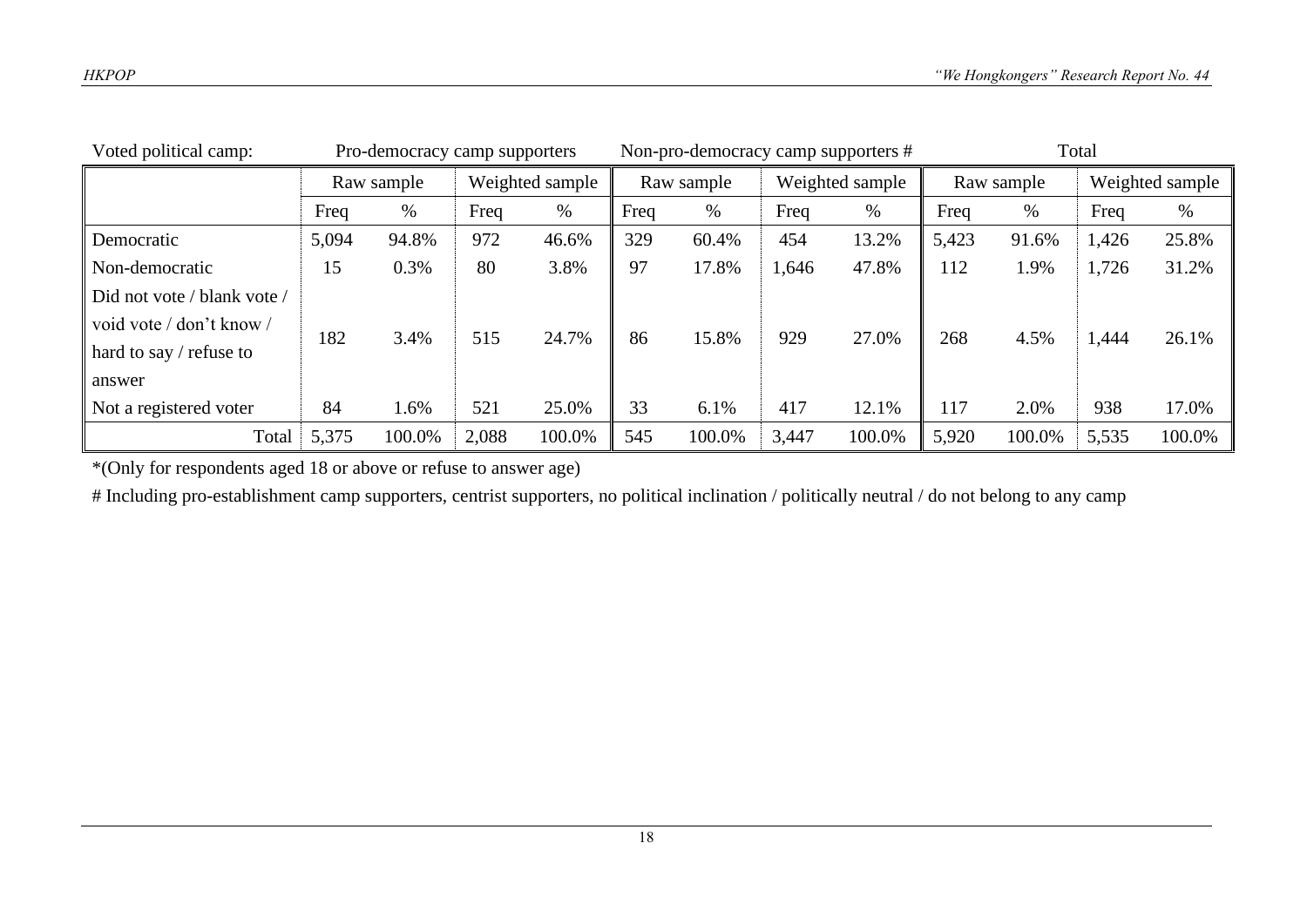# **Appendix 2: Contact Information**

| Total valid samples     | 6,258        |
|-------------------------|--------------|
| Survey period           | 18-22/2/2021 |
| Success rate            | 6.5%         |
| Questionnaires sent out | 95,916       |
| Questionnaires received | 6,813        |
| Ineligible samples      | 38           |
| Invalid samples         | 371          |
| Incomplete samples      | 146          |
| Standard error          | 0.6%         |
| Sampling error          | 3.9%         |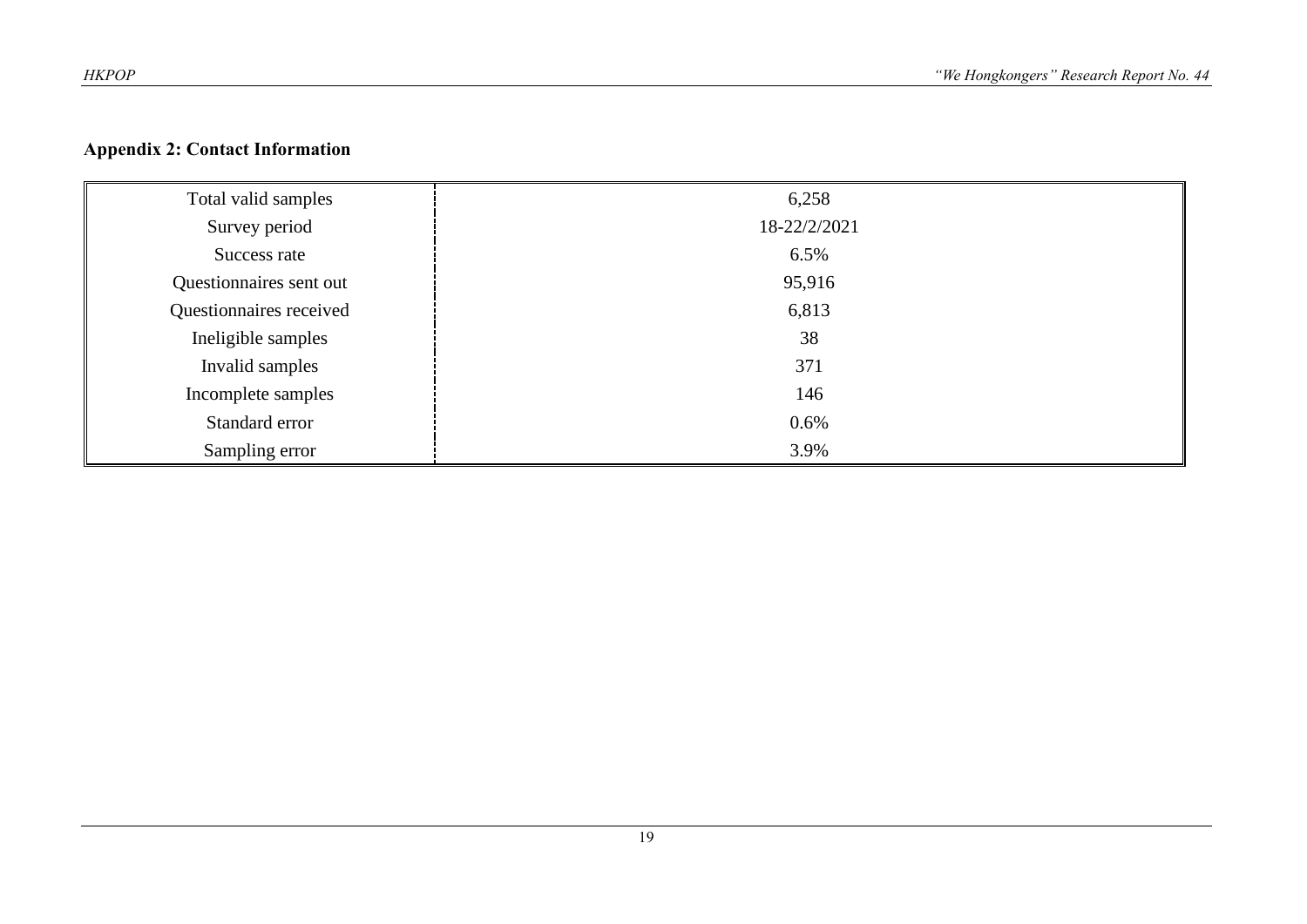# **Appendix 3: Quantitative analyses**

# **Q1 Survey results; Survey period: 18-22/2/2021**

| Q1 After the enactment of the National Security Law in July 2020,                                           | Pro-democracy camp<br>supporters | Non-pro-democracy camp<br>supporters # | Total                         |  |
|-------------------------------------------------------------------------------------------------------------|----------------------------------|----------------------------------------|-------------------------------|--|
| do you think the freedom of press in Hong Kong has changed<br>for better, for worse, or is there no change? | Percentages                      | Percentages                            | Percentages<br>$(Base=5,537)$ |  |
|                                                                                                             | $(Base=2,090)$                   | $(Base=3,447)$                         |                               |  |
| Better                                                                                                      | 4.6%                             | 16.5%                                  | 12.0%                         |  |
| Worse                                                                                                       | 92.3%                            | 42.7%                                  | 61.4%                         |  |
| No change                                                                                                   | 3.1%                             | 32.7%                                  | 21.5%                         |  |
| Don't know / hard to say                                                                                    | $0.0\%$                          | 8.1%                                   | 5.1%                          |  |
| Total                                                                                                       | 100.0%                           | 100.0%                                 | 100.0%                        |  |
| Refuse to answer                                                                                            | 19                               | 0                                      | 19                            |  |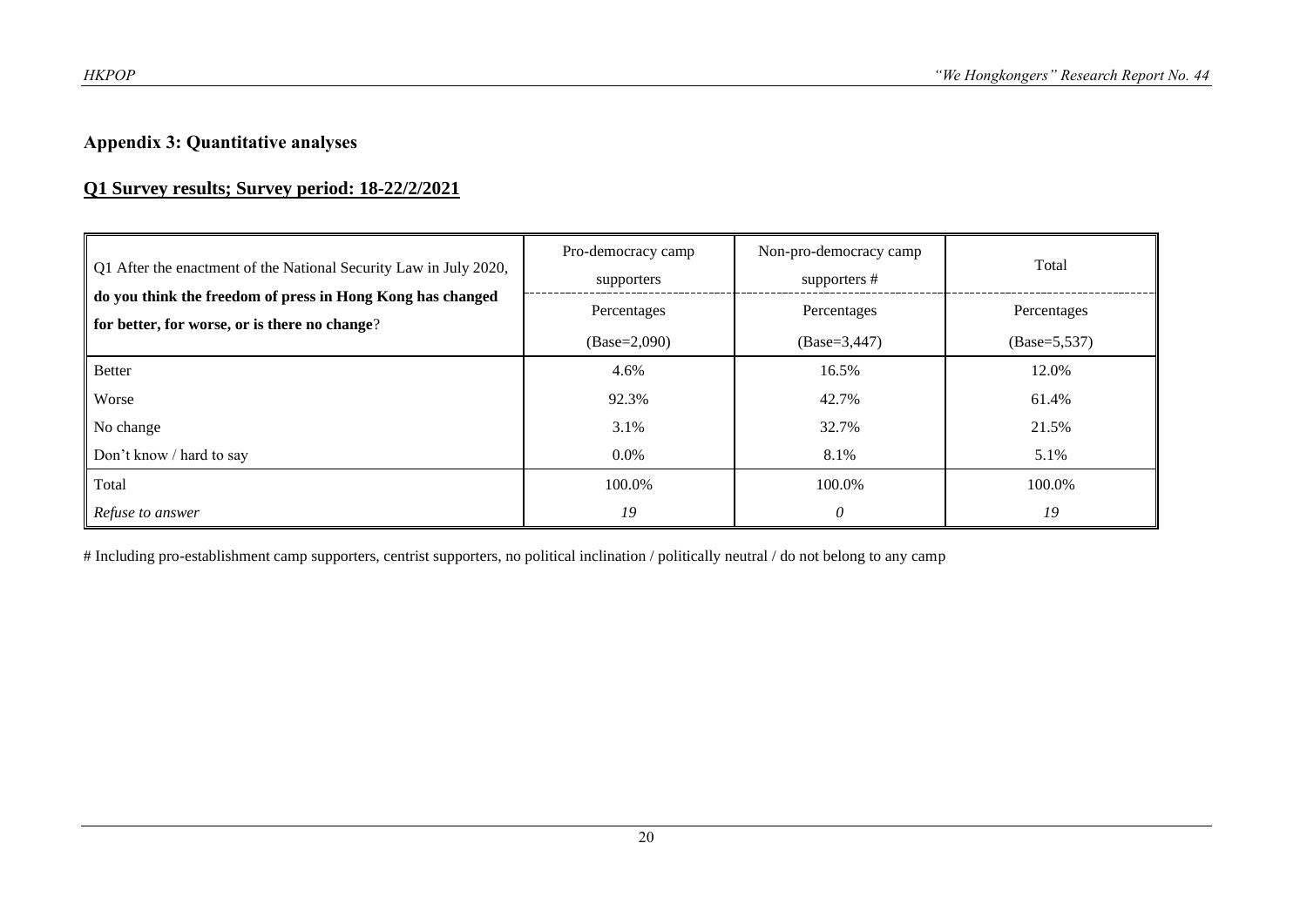# **Q2 Survey results; Survey period: 18-22/2/2021**

| $\sqrt{Q}$ ? The government recently said it will review arrangements for<br>public search services to preclude doxing and protect people's | Pro-democracy camp supporters |                | Non-pro-democracy camp<br>supporters # |                | Total          |                 |       |  |
|---------------------------------------------------------------------------------------------------------------------------------------------|-------------------------------|----------------|----------------------------------------|----------------|----------------|-----------------|-------|--|
| privacy. However, some media and research institutes worry the                                                                              | Percentages                   |                | Percentages                            |                | Percentages    |                 |       |  |
| restrictions will hinder the public's right to know and harm public                                                                         |                               |                |                                        |                |                |                 |       |  |
| interest. How much do you support or oppose exempting searches                                                                              |                               | $(Base=2,104)$ |                                        | $(Base=3,447)$ |                | $(Base=5, 551)$ |       |  |
| from restrictions if they are for journalism or research?                                                                                   |                               |                |                                        |                |                |                 |       |  |
| Very much support the exemptions                                                                                                            |                               | 71.5%          | $84.6\%$                               | 26.2%          |                | 43.4%           |       |  |
| Somewhat support the exemptions                                                                                                             | <b>Support the exemptions</b> | 13.1%          |                                        | 13.9%          | 40.0%          | 13.6%           | 56.9% |  |
| <b>Half-half</b>                                                                                                                            |                               |                | 2.5%                                   |                | 20.4%          |                 | 13.6% |  |
| Somewhat oppose the exemptions                                                                                                              |                               | 2.1%<br>7.5%   | 9.6%                                   | 15.9%          |                | 10.7%           |       |  |
| Very much oppose the exemptions                                                                                                             | Oppose the exemptions         |                |                                        | 22.1%          | 38.0%          | 16.6%           | 27.2% |  |
| Don't know / hard to say                                                                                                                    |                               |                | 3.3%                                   |                | 1.5%           |                 | 2.2%  |  |
| Total                                                                                                                                       |                               | 100.0%         |                                        | 100.0%         |                | 100.0%          |       |  |
| Mean values                                                                                                                                 |                               | 4.4            |                                        | 3.1            |                | 3.6             |       |  |
| Standard error of mean                                                                                                                      | < 0.1                         |                | < 0.1                                  |                | < 0.1          |                 |       |  |
| Median                                                                                                                                      | 5.0                           |                | 3.0                                    |                | 4.0            |                 |       |  |
| Refuse to answer                                                                                                                            |                               |                | $\langle$ 1                            |                | $\overline{4}$ |                 |       |  |
| Net value (Support the exemptions- Oppose the exemptions)                                                                                   | $+75.0\%$                     |                | $+2.0%$                                |                | $+29.7%$       |                 |       |  |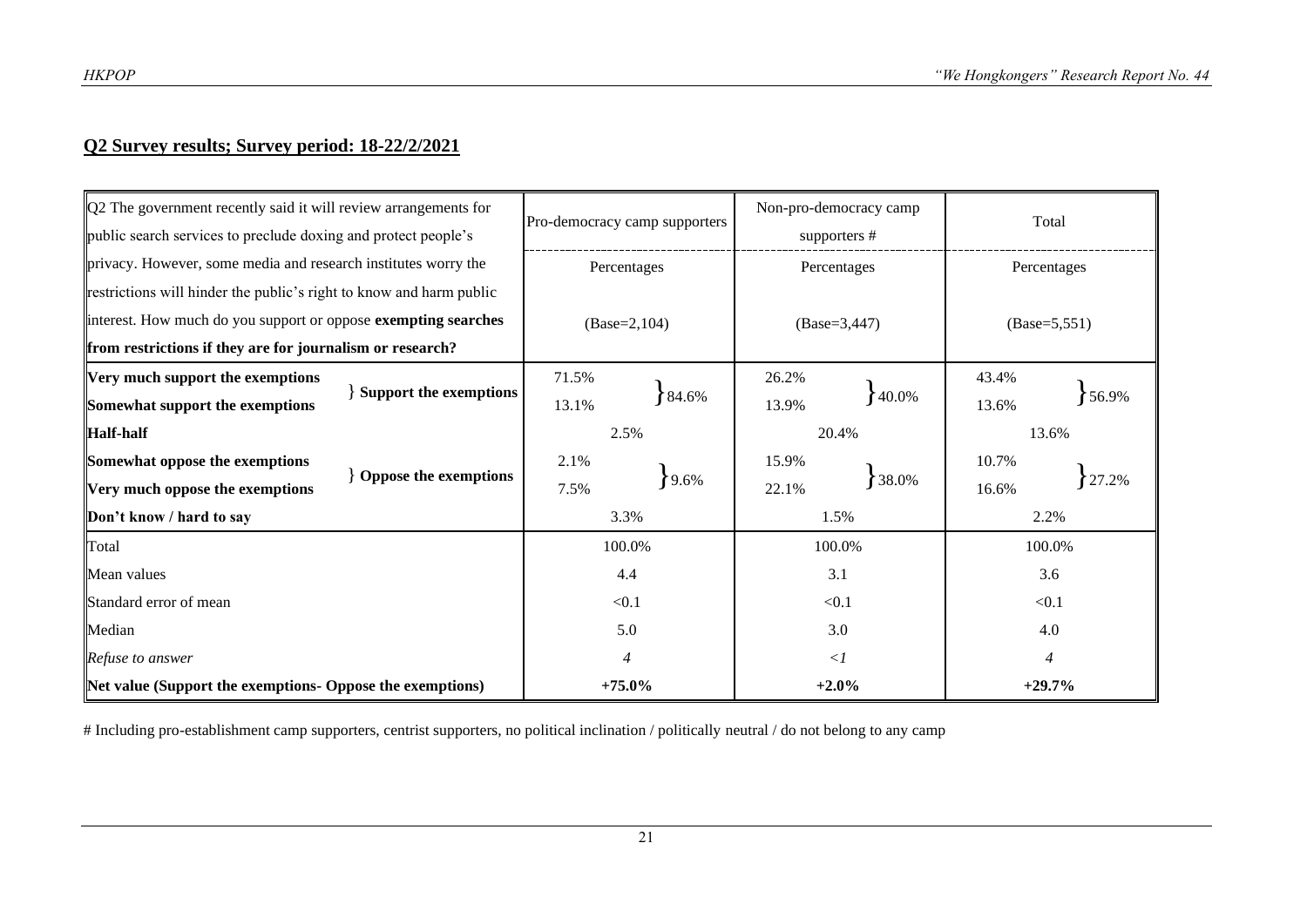# **Q3 Survey results; Survey period: 18-22/2/2021**

| Q3 Suppose the government will hold the LegCo Election in<br>September this year as scheduled, how fair or unfair do you think<br>the election will be? |        | Pro-democracy camp<br>supporters |             | Non-pro-democracy camp<br>supporters # |       | Total             |       |
|---------------------------------------------------------------------------------------------------------------------------------------------------------|--------|----------------------------------|-------------|----------------------------------------|-------|-------------------|-------|
|                                                                                                                                                         |        |                                  | Percentages | Percentages                            |       | Percentages       |       |
|                                                                                                                                                         |        | $(Base=2,106)$                   |             | $(Base=3,447)$                         |       | $(Base = 5, 553)$ |       |
| Very fair<br>Somewhat fair                                                                                                                              | Fair   | 4.5%<br>3.0%                     | 7.5%        | 17.1%<br>18.9%                         | 36.1% | 12.3%<br>12.9%    | 25.2% |
| Half-half                                                                                                                                               |        | 3.2%                             |             | 14.7%                                  |       | 10.4%             |       |
| Somewhat unfair                                                                                                                                         |        | 11.8%                            |             | 16.2%                                  |       | 14.6%             |       |
| Very unfair                                                                                                                                             | Unfair | 74.9%                            | 86.7%       | 22.4%                                  | 38.6% | 42.3%             | 56.8% |
| Don't know / hard to say                                                                                                                                |        | 2.6%                             |             | 10.6%                                  |       | 7.6%              |       |
| Total                                                                                                                                                   |        | 100.0%                           |             | 100.0%                                 |       | 100.0%            |       |
| Mean values                                                                                                                                             |        | 1.5                              |             | 2.9                                    |       | 2.3               |       |
| Standard error of mean                                                                                                                                  |        | < 0.1                            |             | < 0.1                                  |       | < 0.1             |       |
| Median                                                                                                                                                  |        | 1.0                              |             | 3.0                                    |       | 2.0               |       |
| Refuse to answer                                                                                                                                        |        | 3                                |             | $\theta$                               |       | 3                 |       |
| Net value (Fair- Unfair)                                                                                                                                |        | $-79.3%$                         |             | $-2.5%$                                |       | $-31.6%$          |       |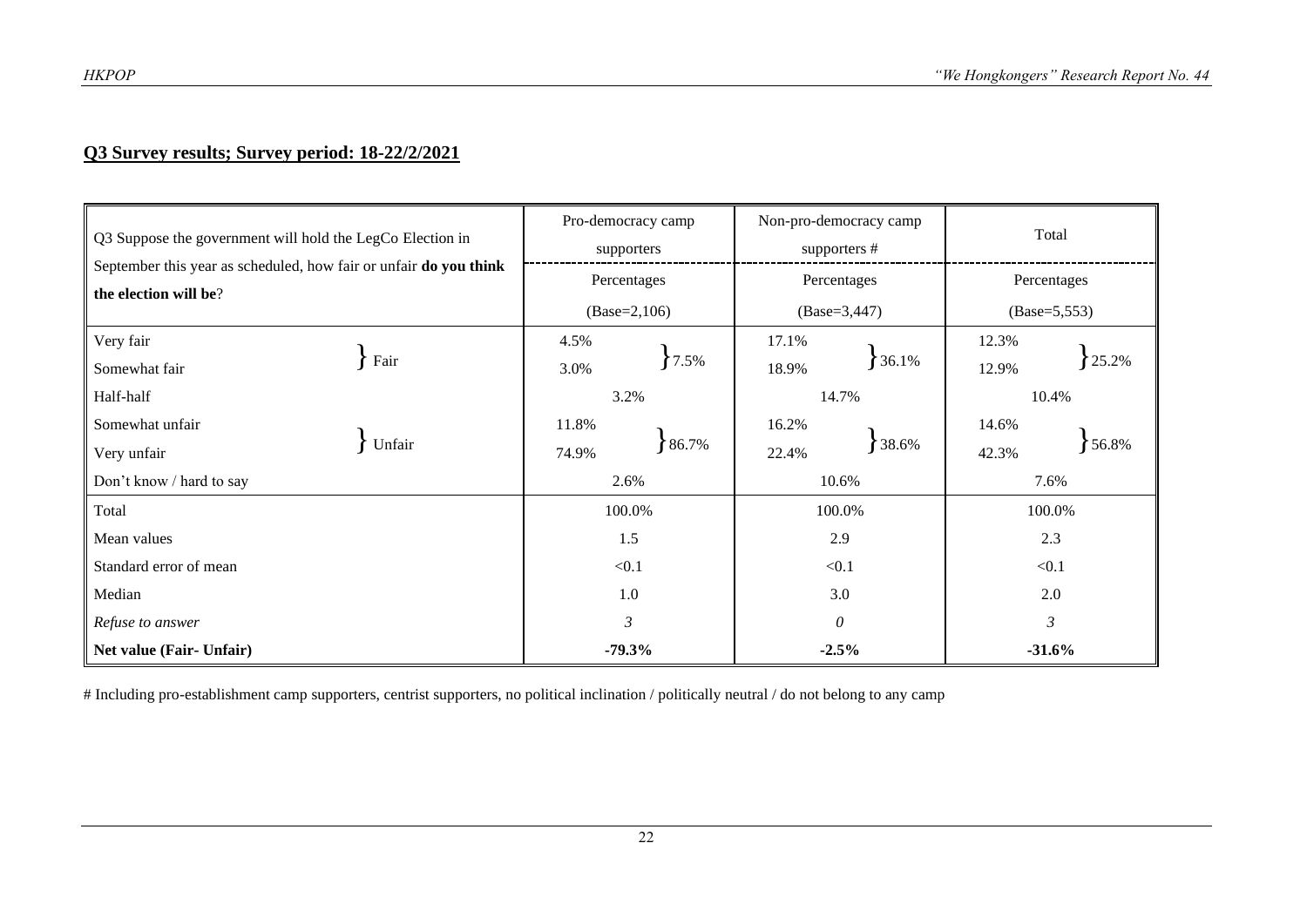# **Appendix 4: Survey questionnaire**

# **HKPORI: Community Health Survey**

Hong Kong Public Opinion Research Institute is politically neutral, we welcome different opinions. All personal data will be kept strictly confidential. You can fill in the questionnaire again at any time to express your latest views, and your last submission will be collated. For enquiries, please email us at panel@pori.hk.

Last updated: xxxx-xx-xx xx:xx

Tentative next update: xxxx-xx-xx

# \*Required

# **(Registered member) Panel ID: \***

(Please do not alter the pre-filled ID)

 $\mathcal{L}_\text{max}$  , where  $\mathcal{L}_\text{max}$ 

 $\mathcal{L}_\text{max}$  , where  $\mathcal{L}_\text{max}$ 

**(Registered member) Invitation token: \***

(Please do not alter the pre-filled token)

# **(New member) Please first register as a HKPOP Panel member at https://www.pori.hk/hkpop-panel \***

- $\bigcirc$  Already registered as a member earlier (Please go to the survey platform by clicking on the designated hyperlink sent to you by email)
- $\bigcirc$  Have just registered as a member
- Not yet registered as a member, and will register after completing the survey (Please note: Your response will be removed if you have not yet successfully registered as a member at the time of data analysis)

# **Eligibility Confirmation**

 $\mathcal{L}_\text{max}$ 

# **(New member)**

**Email used / will be used in registration: \***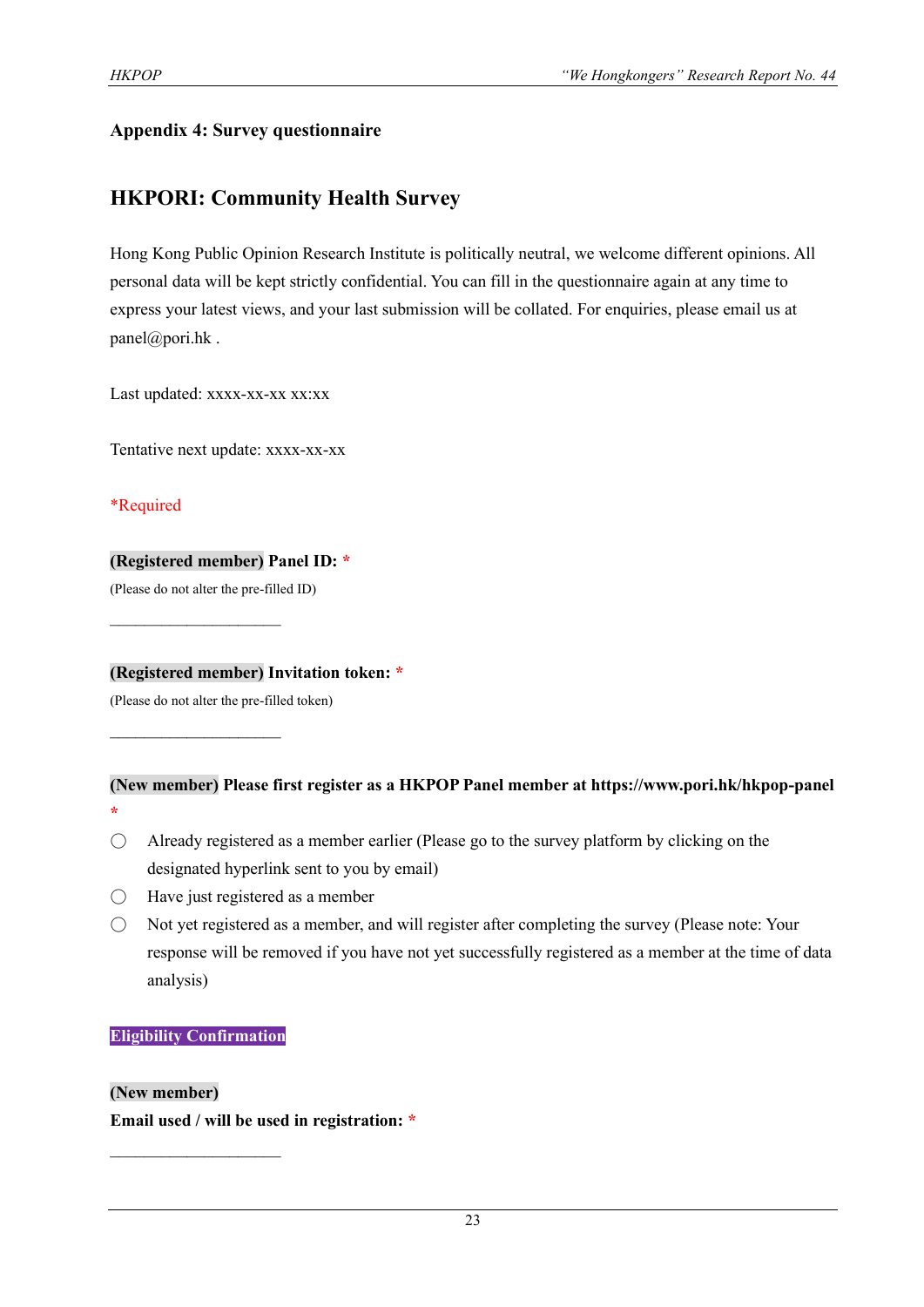#### **Are you a Hong Kong resident aged 12 or above? \***

- Yes
- No

#### **Opinion Questions**

# **The government has decided to maintain the current minimum wage rate, i.e. \$37.5 per hour, for two years. How much do you support or oppose this decision?**

- Very much support
- Somewhat support
- Half-half
- Somewhat oppose
- Very much oppose
- Don't know / hard to say

#### **What do you think the hourly rate for the minimum wage should be set at?**

- $\bigcirc$  Less than \$37.5 (i.e. reduction)
- $\bigcirc$  \$37.5 (i.e. maintain the current level)
- \$40
- \$42.5
- \$45
- \$47.5
- \$50
- \$52.5
- \$55
- More than \$55
- Don't know / hard to say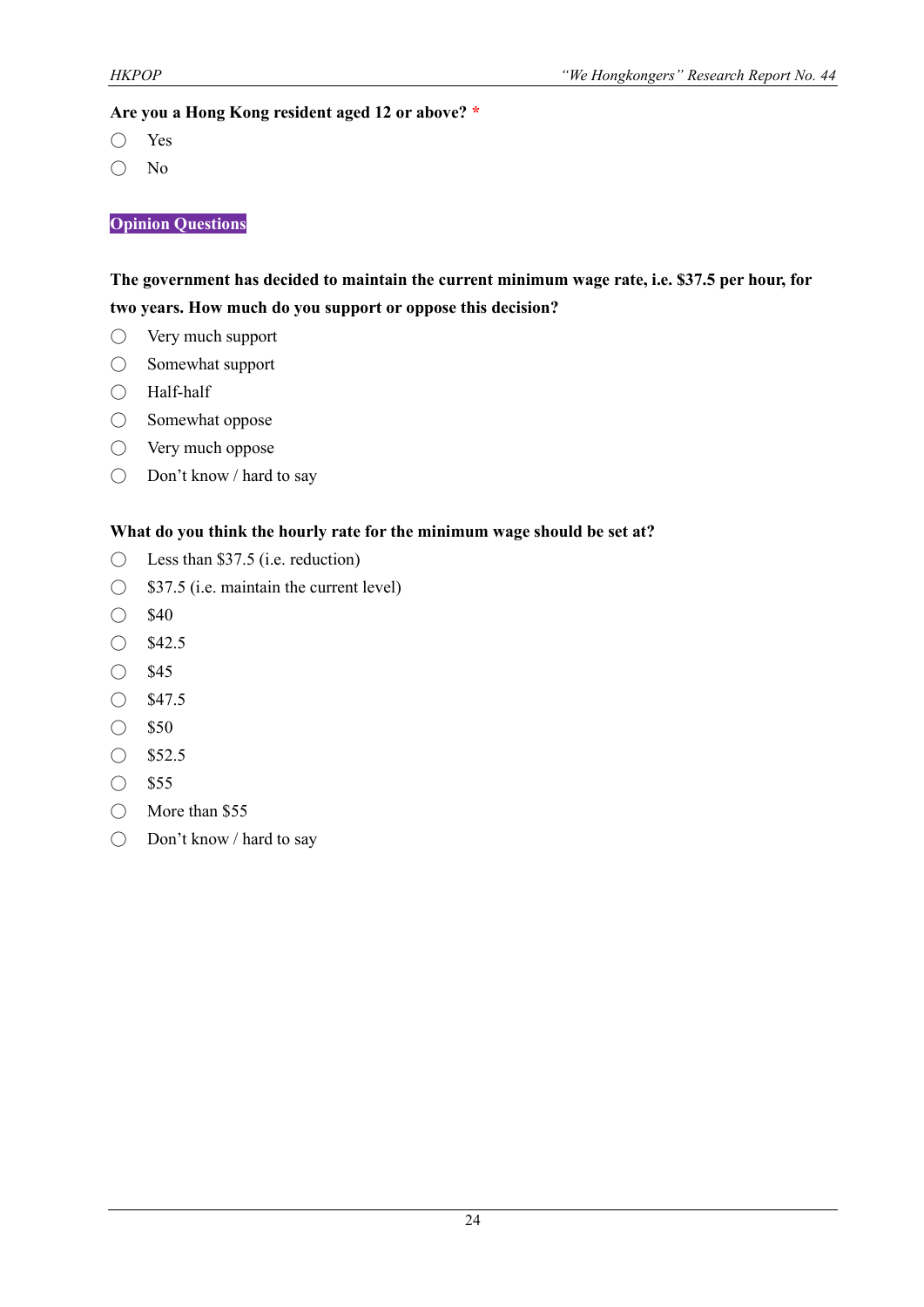# **Opinion Questions**

# **How likely do you think it is that you will contract novel coronavirus pneumonia over the next one month?**

(Please select the closest answer. If you have another answer, please fill in the last item.)

- $\bigcirc$  0% chance (Certainly not)
- $\bigcirc$  0.001% chance (1 in 100,000)
- ◯ 0.01% chance (1 in 10,000)
- $\bigcirc$  0.1% chance (1 in 1,000)
- 1% chance (1 in 100)
- $\bigcirc$  5% chance (1 in 20)
- $\bigcirc$  10% chance (1 in 10)
- 15% chance
- 20% chance
- 25% chance
- $\bigcirc$  30% chance
- 35% chance
- $\bigcirc$  40% chance
- 45% chance
- 50% chance
- $\bigcirc$  60% chance
- 70% chance
- 80% chance
- 90% chance
- 100% chance (Certainly will)
- Don't know / hard to say
- Other: \_\_\_\_\_\_\_\_\_\_\_\_\_\_\_\_\_\_\_\_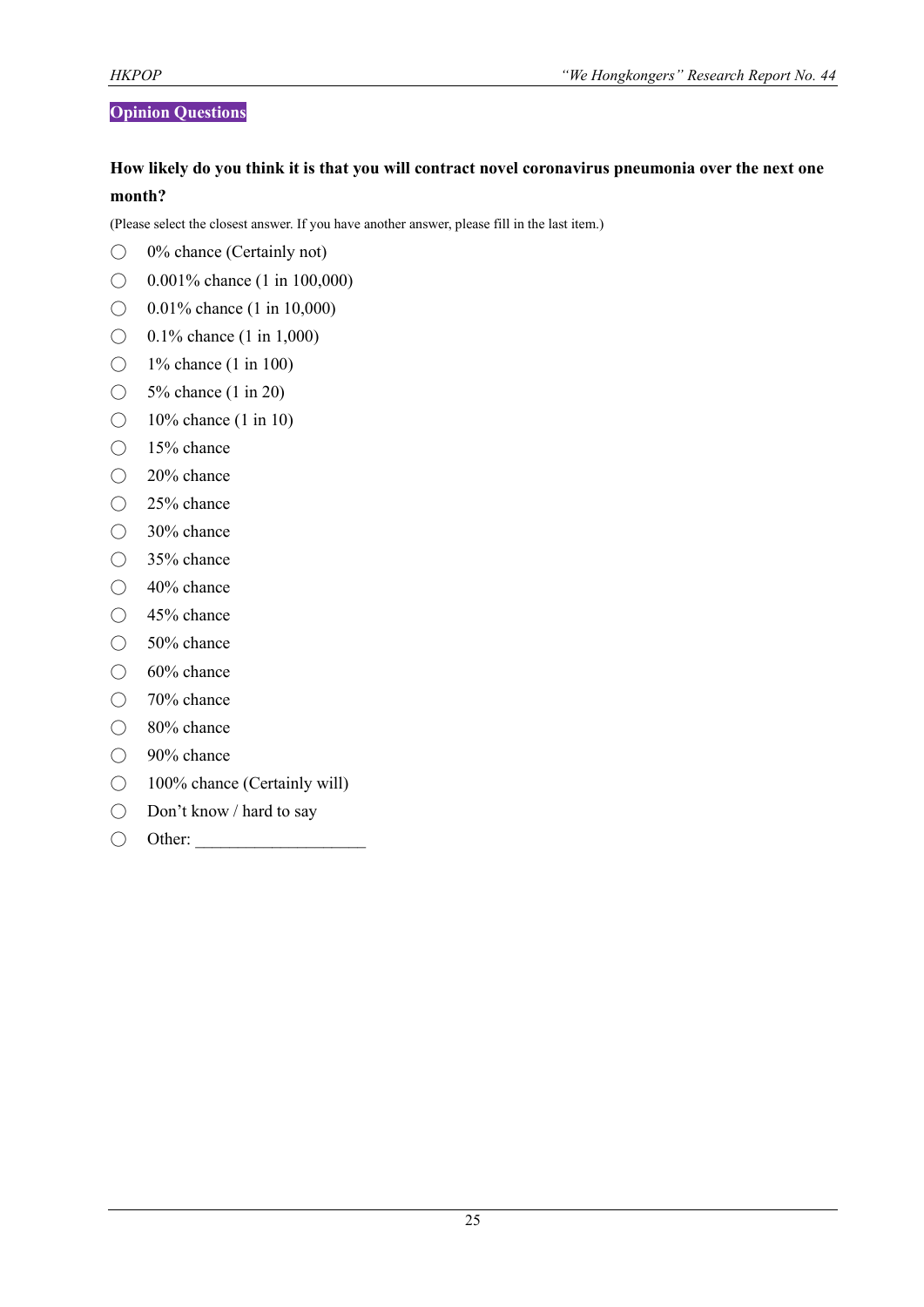#### **Opinion Questions**

**What do you think is the appropriate timing to completely lift the regulation prohibiting gatherings of more than a specific number of people in public places under the pandemic?**

(Please select the closest answer; If there is no suitable answer at all, please select "don't know / hard to say".)

- $\bigcirc$  Should completely lift the regulation prohibiting gatherings of more than a specific number of people in public places unconditionally  $\rightarrow$  Skip questions related to this regulation
- Number of recovered cases exceeds newly confirmed cases each day
- $\bigcirc$  Number of newly confirmed cases each day falls to a single digit
- No more newly confirmed local case
- No more newly confirmed local or imported case
- $\bigcirc$  No more newly confirmed local case in L consecutive days (Please input L in the next page)
- $\bigcirc$  No more newly confirmed local and imported case in N consecutive days (Please input N in the next page)
- Don't know / hard to say

#### **Opinion Questions**

**How many consecutive days (the value of L mentioned before) with no more newly confirmed local case do you think there should be before it is appropriate to completely lift the regulation prohibiting gatherings of more than a specific number of people in public places?**

#### **Opinion Questions**

 $\mathcal{L}_\text{max}$  , where  $\mathcal{L}_\text{max}$ 

**How many consecutive days (the value of N mentioned before) with no more newly confirmed local and imported case do you think there should be before it is appropriate to completely lift the regulation prohibiting gatherings of more than a specific number of people in public places?**

#### **Opinion Questions**

 $\mathcal{L}_\text{max}$  , where  $\mathcal{L}_\text{max}$ 

 $\mathcal{L}_\text{max}$ 

**How many newly confirmed cases each day should there be before it would be appropriate to prohibit gatherings of more than 2 people?\n[The pandemic should be at its worst; For reference, there are 27 newly confirmed cases on February 7, 2021]** (To opt for "don't know / hard to say", please input 99999)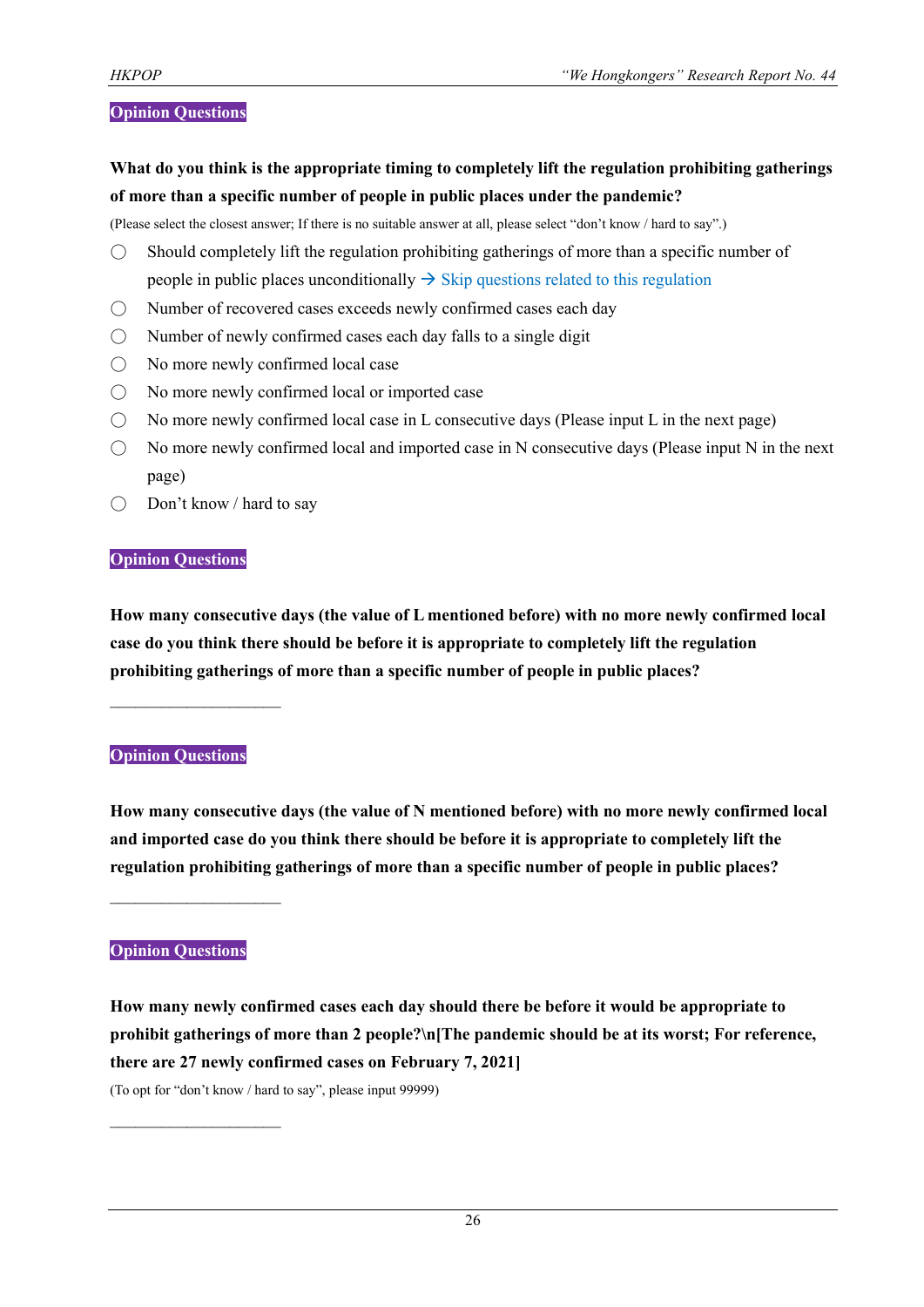**How many newly confirmed cases each day should there be before it would be appropriate to prohibit gatherings of more than 4 people?\n[The number of newly confirmed cases should be fewer than that in the previous question]**

(To opt for "don't know / hard to say", please input 99999)

 $\mathcal{L}_\text{max}$ 

 $\mathcal{L}_\text{max}$ 

**How many newly confirmed cases each day should there be before it would be appropriate to prohibit gatherings of more than 8 people?\n[The number of newly confirmed cases should be fewer than that in the previous question]**

(To opt for "don't know / hard to say", please input 99999)

**How many newly confirmed cases each day should there be before it would be appropriate to prohibit gatherings of more than 16 people?\n[The number of newly confirmed cases should be fewer than that in the previous question]**

(To opt for "don't know / hard to say", please input 99999)

**Please list combinations of [number of cases & number of people allowed in gatherings] that you think is appropriate in the field below:**

# **Opinion Questions**

**How satisfied or dissatisfied are you with the government's performance in handling novel coronavirus pneumonia?**

- Very much satisfied
- $\bigcirc$  Somewhat satisfied
- Half-half
- Somewhat dissatisfied
- Very much dissatisfied

 $\mathcal{L}_\text{max}$ 

 $\bigcirc$  Don't know / hard to say

**Please rate on a scale of 0 to 100 your extent of support to the Chief Executive Carrie Lam, with 0 indicating absolutely not supportive, 100 indicating absolutely supportive and 50 indicating halfhalf. How would you rate the Chief Executive Carrie Lam?[For weighting purpose only]**

(To opt for "don't know / hard to say", please input 8888)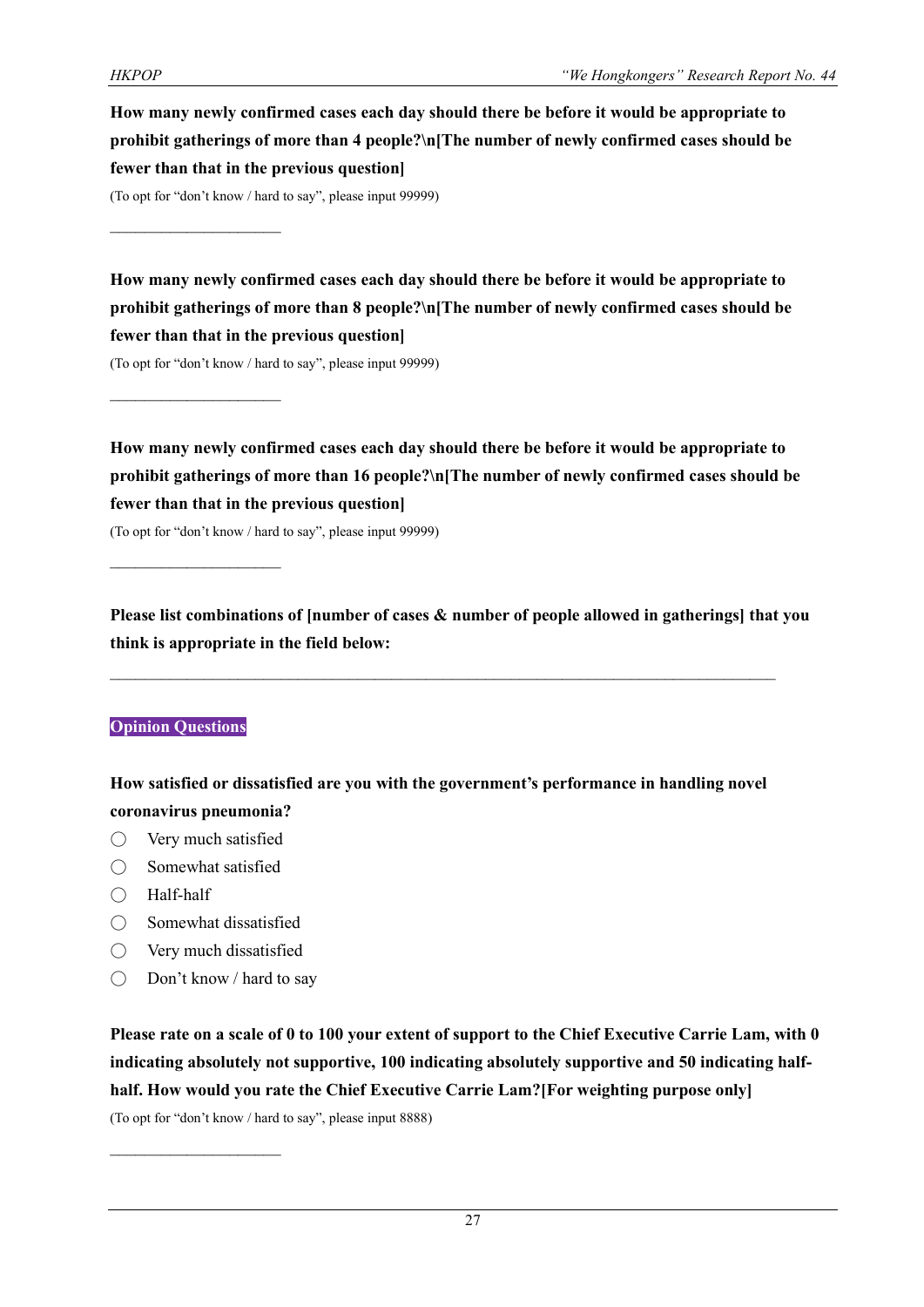# **Generally speaking, how satisfied or dissatisfied are you with the current political condition in**

# **Hong Kong?**

- Very much satisfied
- Somewhat satisfied
- Half-half
- Somewhat dissatisfied
- Very much dissatisfied
- Don't know / hard to say

# **Generally speaking, how satisfied or dissatisfied are you with the current economic condition in Hong Kong?**

- Very much satisfied
- Somewhat satisfied
- Half-half
- Somewhat dissatisfied
- Very much dissatisfied
- Don't know / hard to say

# **Generally speaking, how satisfied or dissatisfied are you with the current livelihood condition in**

# **Hong Kong?**

- Very much satisfied
- Somewhat satisfied
- Half-half
- Somewhat dissatisfied
- Very much dissatisfied
- Don't know / hard to say

#### **Other Opinions**

#### **Do you have any survey question to suggest for our surveys?**

(If you do not have any suggestion, please leave this space blank.)

# **Do you have any needs which you want us to forward to your District Councillor or other persons you name here? (Please write down your contacts)**

 $\mathcal{L}_\text{max}$  and  $\mathcal{L}_\text{max}$  and  $\mathcal{L}_\text{max}$  and  $\mathcal{L}_\text{max}$  and  $\mathcal{L}_\text{max}$  and  $\mathcal{L}_\text{max}$ 

 $\mathcal{L}_\mathcal{L} = \{ \mathcal{L}_\mathcal{L} = \{ \mathcal{L}_\mathcal{L} = \{ \mathcal{L}_\mathcal{L} = \{ \mathcal{L}_\mathcal{L} = \{ \mathcal{L}_\mathcal{L} = \{ \mathcal{L}_\mathcal{L} = \{ \mathcal{L}_\mathcal{L} = \{ \mathcal{L}_\mathcal{L} = \{ \mathcal{L}_\mathcal{L} = \{ \mathcal{L}_\mathcal{L} = \{ \mathcal{L}_\mathcal{L} = \{ \mathcal{L}_\mathcal{L} = \{ \mathcal{L}_\mathcal{L} = \{ \mathcal{L}_\mathcal{$ 

(The request you make here is not part of our study, we simply want to bridge people who need help with people who can help.)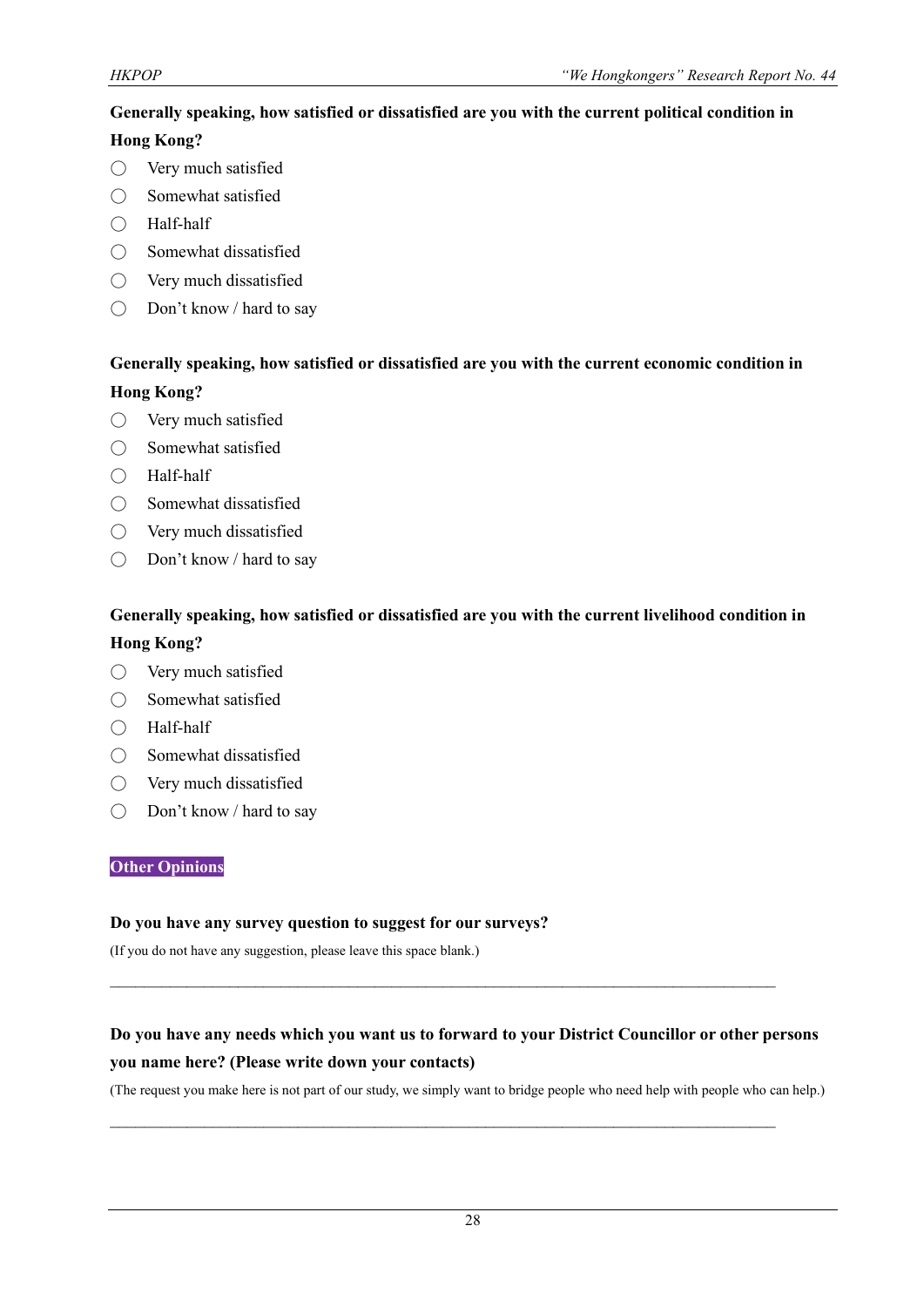# **Personal Information (Registered member)**

**The following section is about personal information, including: gender, age, educational attainment, occupation, political inclination, area of residence, voting behaviour in the 2019 District Council Election. If you have already provided relevant information in the previous PopPanel survey series and have nothing to add or update, you may skip these questions. We will use the past data you provided in this survey series for analysis.**

- $\circ$  I have already provided my personal information, and has nothing to add or update (skip questions on personal information)
- Provide / update personal information now

#### **Personal Information**

#### **Gender**

- Male
- Female
- Other

# **Age**

#### **Age range**

(If prefer not to provide exact age)

- $O$  12 14
- $\bigcirc$  15 17
- $\bigcirc$  18 19
- $\bigcirc$  20 24
- $\bigcirc$  25 29
- $\bigcirc$  30 34
- $\bigcirc$  35 39
- $\bigcirc$  40 44
- $\bigcirc$  45 49
- $\bigcirc$  50 54
- $\bigcirc$  55 59
- $\bigcirc$  60 64
- $\bigcirc$  65 69
- 70 or above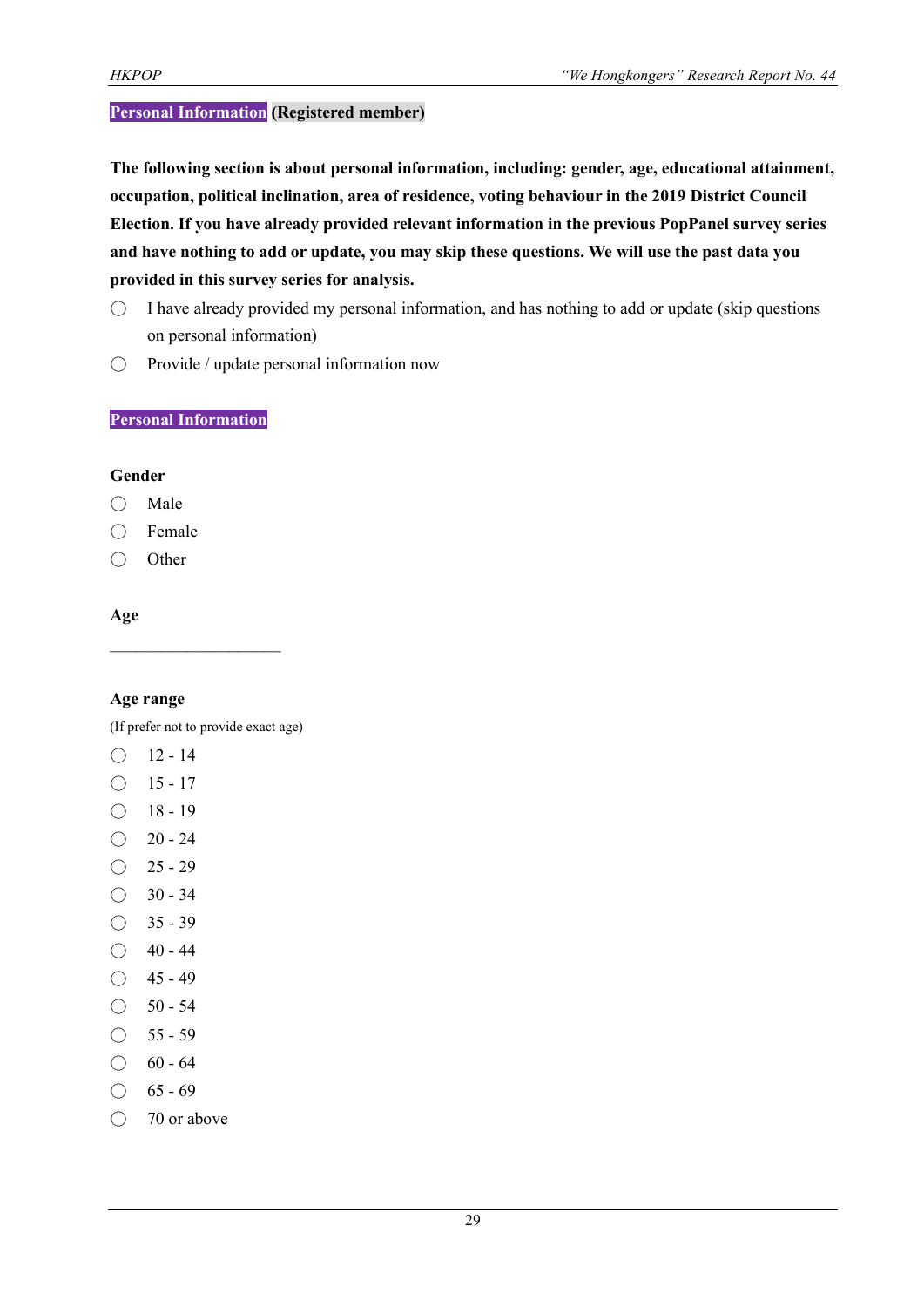#### **Educational attainment**

(The highest level attended, regardless of whether you have completed the course, including what you are attending)

- $\bigcirc$  Primary or below
- $\bigcirc$  Lower secondary (Secondary 1 to 3)
- $\bigcirc$  Upper secondary (Secondary 4 to 7 / DSE / Yi Jin)
- Tertiary: non-degree course (including diploma / certificate / sub-degree course)
- Tertiary: bachelor degree course
- Tertiary: postgraduate school or above

#### **Occupation**

(Owner / self-employed / freelance / part time / civil servant are not valid answers, please answer according to the job nature or content)

- Administrator and professional
- Clerical and service worker
- Production worker
- Student
- Home-maker / housewife
- Retired person
- Unemployed / between jobs / other non-employed
- $\bigcirc$  Other:

#### **Which of the following best describes your political inclination?**

- Localist
- Pro-democracy camp
- Centrist
- Pro-establishment camp
- $\bigcirc$  No political inclination / politically neutral / do not belong to any camp
- Don't know / hard to say
- $\bigcirc$  Other: